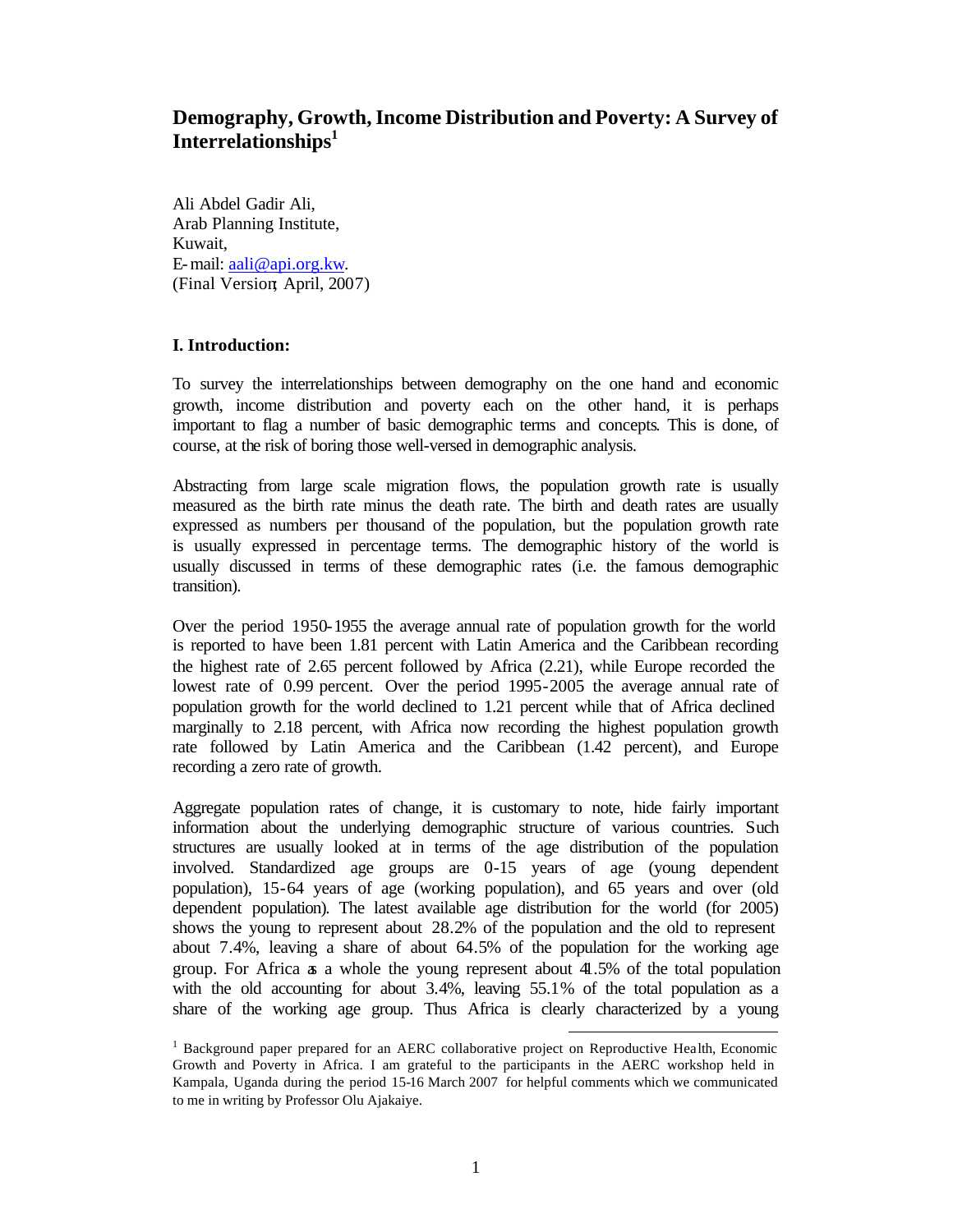population<sup>2</sup>. This characteristic is usually summarized in the dependency ratio, defined as the population of the young and the old as a share of the working age population. For the world the dependency ratio is reported as 55.1%, while that for Africa it is 81.3%, the highest among all continents.

It is also customary to note that aggregate population rates of change are affected by the prevailing age distributions in various countries. Important in this respect is the age specific fertility rate which is defined as the average number of children per year born to a woman in a particular age group. The total fertility rate is sum of the age specific fertility rates over different age groups, thus giving the average number of children a woman is expected to have over her lifetime. According to UN estimates, total fertility for the world was 2.65 children per woman in 2000-2005; Africa's 4.97 children per woman was the highest among all continents, followed by that for Latin America and the Caribbean (2.55), with Europe recording the lowest fertility (1.4 child per woman $)^3$ .

With respect to mortality the recent UN (2006: 54) report notes that life expectancy at birth provides a commonly used measure to summarize mortality conditions for a period of time (e.g. a five year period as in the 2004 Revision). In contrast to age specific fertility rates life expectancy provides a convenient, standardized measure (unaffected by age structure differences) for comparing mortality over time and across populations. According to UN estimates life expectancy at birth averaged 65.4 years at the level of the world for the period 2000-2005. All continents achieved a life expectancy in excess of 60 years except for Africa with only 49.1 years, declining from 51.5 years for the period 1985-1990. "Africa, unlike other major areas, has been experiencing declining life expectancy since the late 1980s…. While the downward trend in (SSA) is due in large part to the HIV/AIDS epidemic, other factors also played a role, including armed conflict, economic stagnation and resurgent infectious diseases such as tuberculosis and malaria. The recent negative trends in Africa have set back progress in reducing mortality by at least 25 years" (UN  $(2006:56)^4$ .

The rather very long history of population change in the world is customarily described in terms of the demographic transition theory. Without getting involved in finer details this theory is usually summarized in terms of three phases. During the first phase a "spontaneously high rate of reproduction was countered with all manner of disasters, such as regular outbreaks of plague, pestilence, and famine. So although birth rates were high, death rates were sufficiently high to keep growth rates down to a crawl" (Ray (1998: 302)). This low population growth rate phase was followed by the second phase of high population growth (or population explosion) thanks to the

<sup>&</sup>lt;sup>2</sup> Population Division (2006: 24, table II. UN 1). Indeed Africa is youngest continent.

<sup>&</sup>lt;sup>3</sup> UN Population Division (2006: 40, table III.4). The UN defines high fertility as total fertility levels of above 5 children per woman; low fertility of levels in the range 2-3 children; replacement fertility of about 2.1 children per woman; below replacement fertility as levels below 2.1 children per woman; and very low fertility levels as those below 1.3 children per woman.

<sup>4</sup> High life expectancy is recorded for Japan (81.9 years), Hong Kong (81.5), Iceland (80.6), and Switzerland (80.4 years). At the other extreme, very low life expectancy is recorded for Swaziland (32.9 years), Botswana (36.6),, and Lesotho (36.7). "In these three countries, the impact of HIV/AIDS epidemic has lowered life expectancy to a level even lower than that of countries affected by civil strife, such as Sierra Leone (40.6 years), and Angola (40.7 years)" (UN (2006: 57)).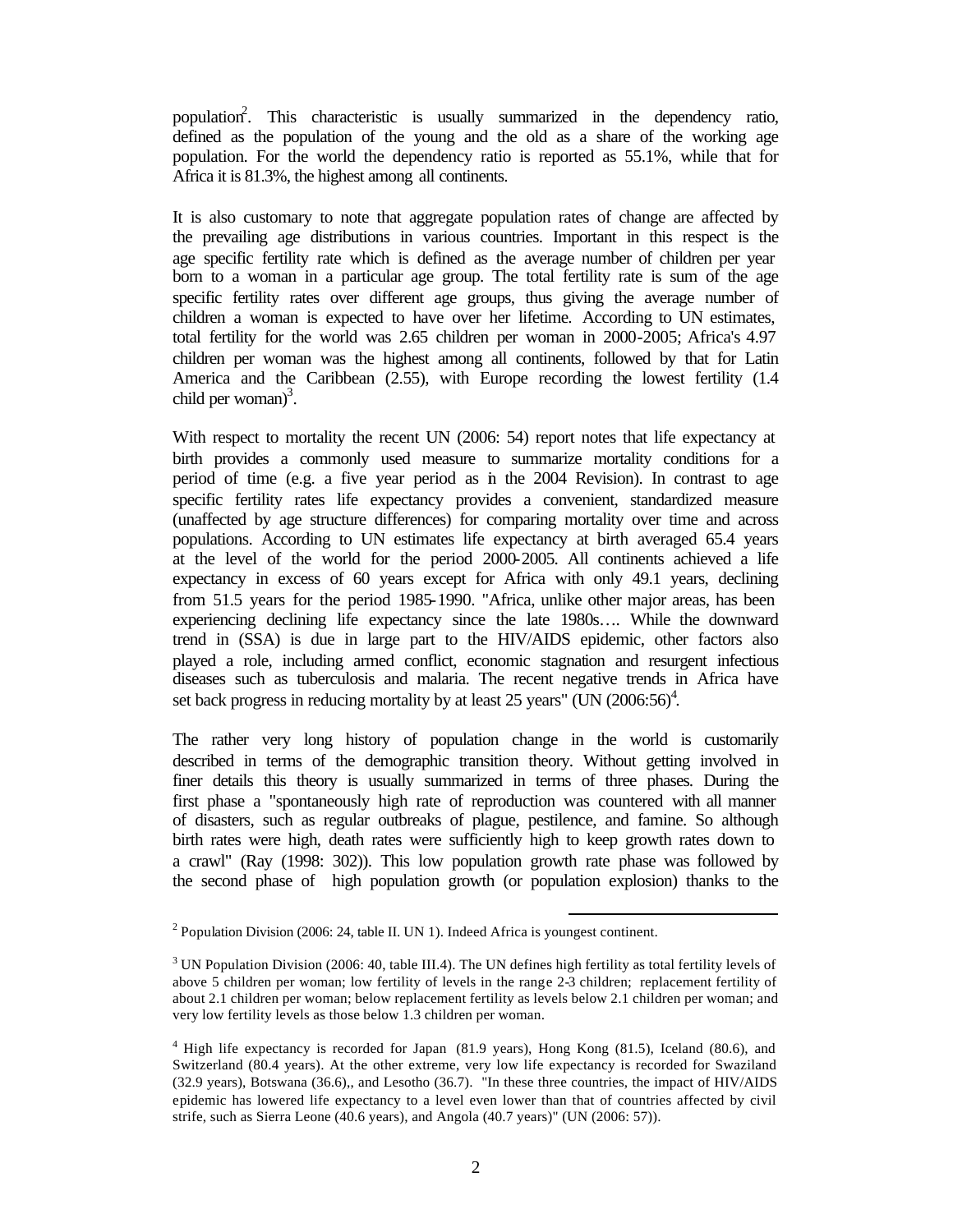advent of sanitation methods (which resulted in the decline of death rates) and technological advances that raised agricultural productivity (increasing the carrying capacity of societies). Moreover, birth rates remained high during this second phase due to the observed inertia that characterizes fertility choices made by households. The third phase saw the birth rates declining, and with declining death rates, population growth rates also declined. European, and North American, regions of the world are said to have experienced this three phase population history, and developing countries are conjectured to be going through the same process.

Having noted the above, the rest of this paper is organized in six sections. Section (II) suggests a unifying framework for the investigation of the interrelationships in question<sup>5</sup>. The framework is based on the dominant money-metric methodology for poverty analysis<sup>6</sup>. Sections  $(III)$ -  $(V)$  deal respectively with the interrelationships between population change and growth, inequality and poverty. Section (VI) argues that the above interrelationships could be informed at the micro household level by the usual poverty profile analysis. Section (VII) concludes.

### **II. A Unifying Framework:**

A careful reading of the relevant literature suggests that the interrelationships between demography, growth, income distribution and poverty could best be addressed in the context of poverty changes over time. In general, any poverty measure (call it P) could be expressed as depending on mean consumption expenditure in society, the poverty line and on a measure of the underlying inequality in the distribution of consumption. One of the axioms on poverty measures, the scale invariance  $axiom<sup>7</sup>$ , enables a general form of any poverty measure to be expressed in the following form:

### (1)  $P = P(\mu/z, \theta)$ ; such that:  $?P / ?\mu < 0$ ;  $?P / ?z > 0$ ; and,  $?P / ?\theta > 0$ .

where  $\mu$  is mean consumption expenditure, z is the poverty line and  $\theta$  is a measure of the inequality in the distribution of consumption expenditure usually taken as the Gini coefficient. The theoretical restrictions on the above general form are such that as per capita consumption increases (poverty line declines), other things remaining the same, poverty declines. Similarly, as inequality in the distribution of consumption expenditure declines, other things remaining the same, poverty declines. Note that in this general formulation if the poverty line changes by the same rate of change as mean consumption expenditure, other things remaining the same, poverty does not change<sup>8</sup>. Note also that if the poverty line is set as a constant proportion of mean

<sup>&</sup>lt;sup>5</sup> For an earlier investingation of the link between population growth and poverty see Ahlburg (1996); but note that the investigation is not done in the context of a unifying framework.

<sup>&</sup>lt;sup>6</sup> Note that to the extent that multi-dimensional approaches to poverty measurement specify implicitly, or explicitly, cut-off points for the relevant deprivation variables they will be extending the dominant approach to poverty measurement. As such, the proposed unifying framework will hold for such extensions with the appropriate interpretation of the results. For a review of the literature on the multidimensional approach to poverty measurement see Bibi (2005).

<sup>&</sup>lt;sup>7</sup> See Zheng (1997) for a survey of axioms and poverty measures.

 $8$  This is the property of zero homogeneity of the poverty measure with respect to mean consumption expenditure and the poverty line. This property is thought to hold for most of the widely used poverty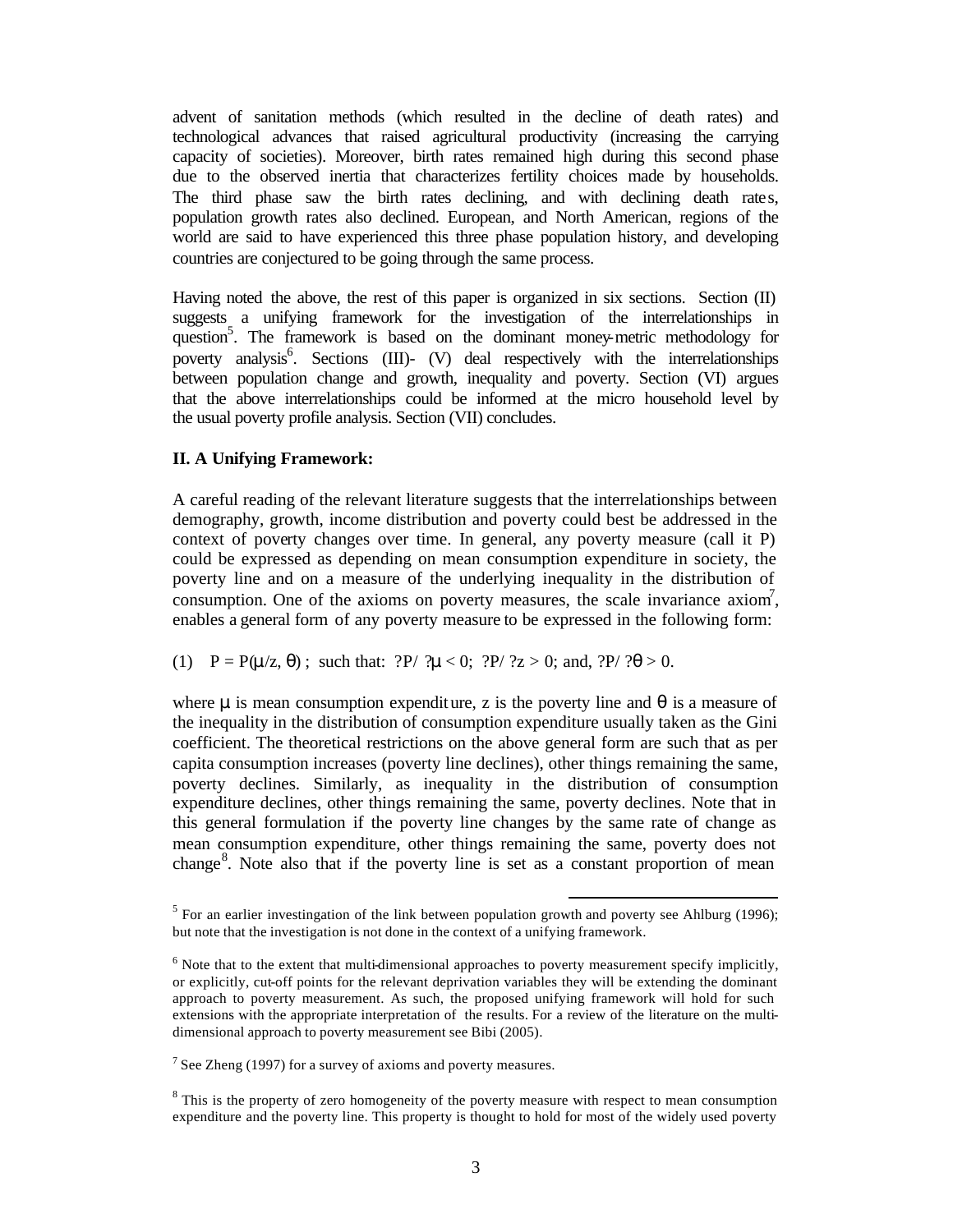consumption expenditure, then poverty changes will only depend on the change in the distribution of consumption expenditure<sup>9</sup>.

Without loss in generality we denote the expenditure-poverty line ratio by ? (= $\mu$ /z). The general poverty measure can now be expressed as the following:

(2)  $P = P(?, ?)$ ; such that  $?P/ ?? < 0$ ; and,  $?P/ ?\theta > 0$ 

Discreet changes in poverty over two periods (0 and 1) can be obtained by considering changes in poverty due to a change in the consumption poverty-line ratio (reflecting the effect of economic growth) and the change in the distribution of consumption expenditure (reflecting an inequality component). These changes can be looked at using the initial period as a reference point, or alternatively using the terminal period as a reference point. Averaging over these two changes gives rise to an exact decomposition of the change in poverty (so-called Shapely value).

Equation (3) gives the decomposition of poverty change using the initial period as the reference where the change in poverty ?  $P = P(?T, ?T) - P(?0, ?0)$ :

(3)  $?P = [P(?_{T}, ?_{T}) - P(?_{T}, ?_{0})] + [P(?_{T}, ?_{0}) - P(?_{0}, ?_{0})]$ 

The first term on the right hand side of (3) is the inequality component of poverty change: the consumption ratio is held constant and the poverty measure is evaluated at the initial distribution. The second term is the growth component of poverty change where the distribution is held constant but the consumption ratio is allowed to change.

Similarly, equation (4) gives the decomposition of poverty change when the terminal period is used as a reference:

(4) ? P =  $[P(?_{T}, ?_{T}) - P(?_{0}, ?_{T})] + [P(?_{0}, ?_{T}) - P(?_{0}, ?_{0})]$ 

The first term on the right hand side of (4) is the growth component while the second term is the distribution component. Adding equations (3) and (4), collecting terms and rearranging we get the change in poverty between two periods as:

$$
(5) ?P = 0.5 \{ [P(?_{T}, ?_{0}) - P(?_{0}, ?_{0})] + [P(?_{T}, ?_{T}) - P(?_{0}, ?_{T})] \} + 0.5 \{ [P(?_{T}, ?_{T}) - P(?_{T}, ?_{0})] + [P(?_{0}, ?_{T}) - P(?_{0}, ?_{0})] \}
$$

The first term on the right hand side of (5) is the overall growth component while the second term is the overall inequality component.

A careful reading of the specialized literature on the economic impact of demographic change would show that such impact is postulated to materialize through economic growth channels and inequality in the distribution of income or consumption channels. Either explicitly, or implicitly, such literature looks at both ? (i.e. both per capita consumption expenditure and the poverty line) and ? (i.e. income shares of the

measures.

<sup>&</sup>lt;sup>9</sup> This can easily be established by direct substitution in equation (1).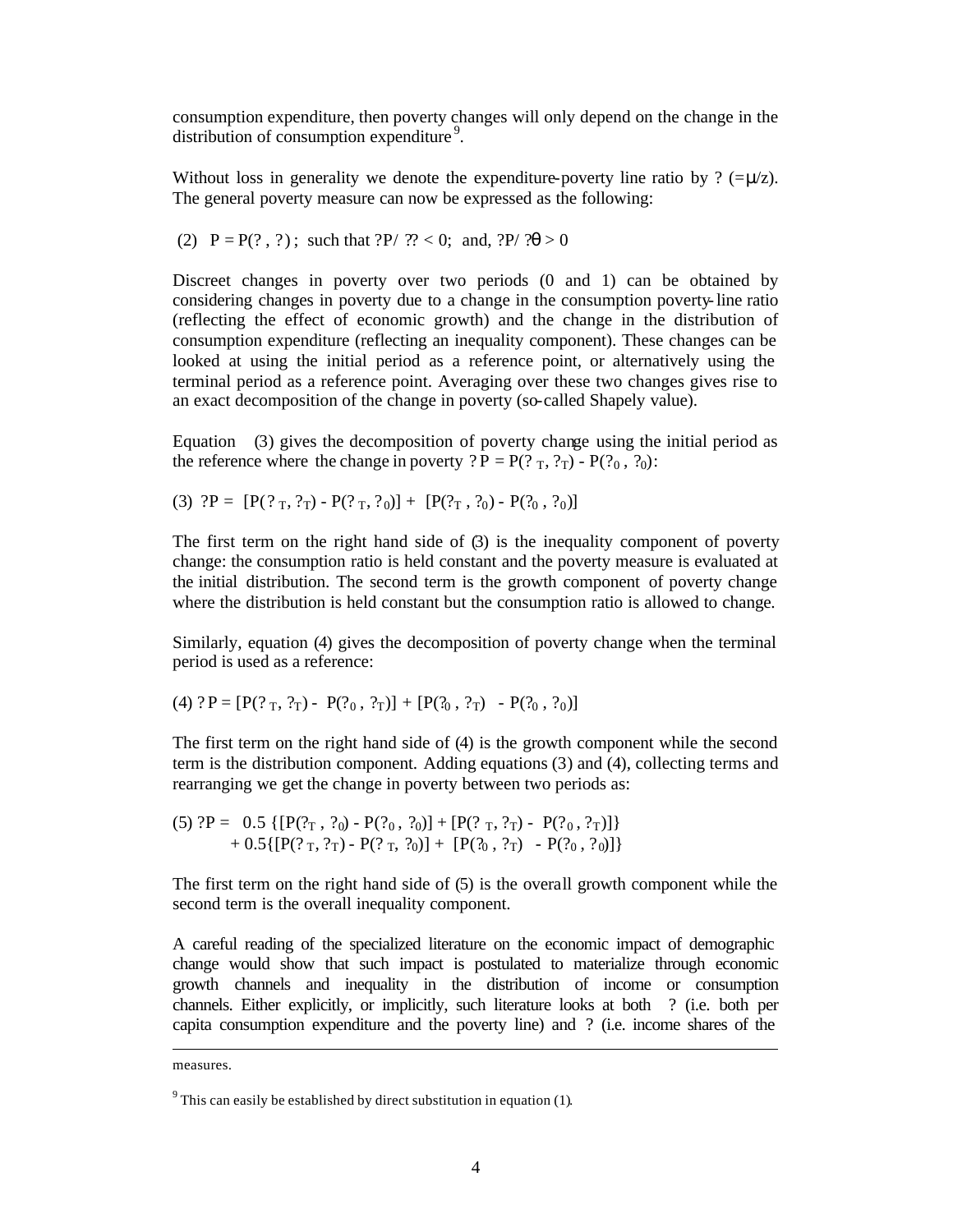various percentile groups or summary measures of inequality such as the Gini coefficient), as functions of real per capita income (representing the stage of development.

To appropriately account for the impact of demographic change in the growth component of the change in poverty, the specialized literature makes a first distinction between output per worker, say w, and output per capita, say, y; and notes the obvious relationship between the two in the form of the identity given by the following where, Y is total output, L is the number of workers and N is total population:

(6)  $y = Y/N = (Y/L) (LN) = w (LN)$ 

Denoting the growth rate for any variable x, by  $G(x)$  we have:

 $(7) G(y) = G(w) + G(L) - G(N)$ 

From the above equation it is noted that for a stable population  $G(L) = G(N)$  and the net demographic effects are zero. "If the population is unstable as during a transition, then demography matters" (Williamson (2003: 113)). The above channel of the effect of demography on the growth process is then embedded in a conventional neoclassical growth model (i.e.  $G(w)$ ) of the transition to the steady state where per worker output is determined by a vector of variables (policy, institutional, geographic and social).

On the basis of the above, the consumption-poverty line ratio is assumed, either explicitly or implicitly to be a function of per capita GDP. Most of the literature assumes that the poverty line is constant over space, at one point in time, as well as over time, across space. More reasonably, the poverty line, interpreted as the cost of survival in a social context, can be assumed to be a function of per capita consumption expenditure (representing the standard of living in developing countries). Thus, ? , the ratio of consumption expenditure to the poverty line can also be considered as a function of GDP. The change over time of this ratio will depend on the size of the elasticity of the poverty line with respect to consumption expenditure, as well as on the elasticity of per capita expenditure with respect to GDP per capita. With appropriate substitution of equation (7), the impact of demography on poverty can thus be captured<sup>10</sup>.

The demographic impact on changes in poverty over time through the distribution component is captured through a Kuznets relationship. Over long periods of time the Kuznets hypothesis asserts that inequality in the distribution of income tend to increase first as per capita income increases before it declines. Per capita income in this respect is supposed to capture the development process. Under such a process we have:

(8)  $? = ?$  (y) such that  $[? \theta / ?y] > 0$  as  $y < y^*$ .

<sup>&</sup>lt;sup>10</sup> Note that the growth component of the poverty change over time for the continuous case is given by [?P/ ??][ ??/?t]. Now ??/?t = ?  $(1 - e_2) G(\mu)$ , where  $e_2$  is the elasticity of the poverty line with respect to per capita consumption expenditure. Note that  $G(\mu) = e_{\mu} G(y)$ , where  $e_{\mu}$  is the elasticity of per capita consumption expenditure with respect to GDP per capita (assuming, of course, that the relationship in question is one of constant elasticity).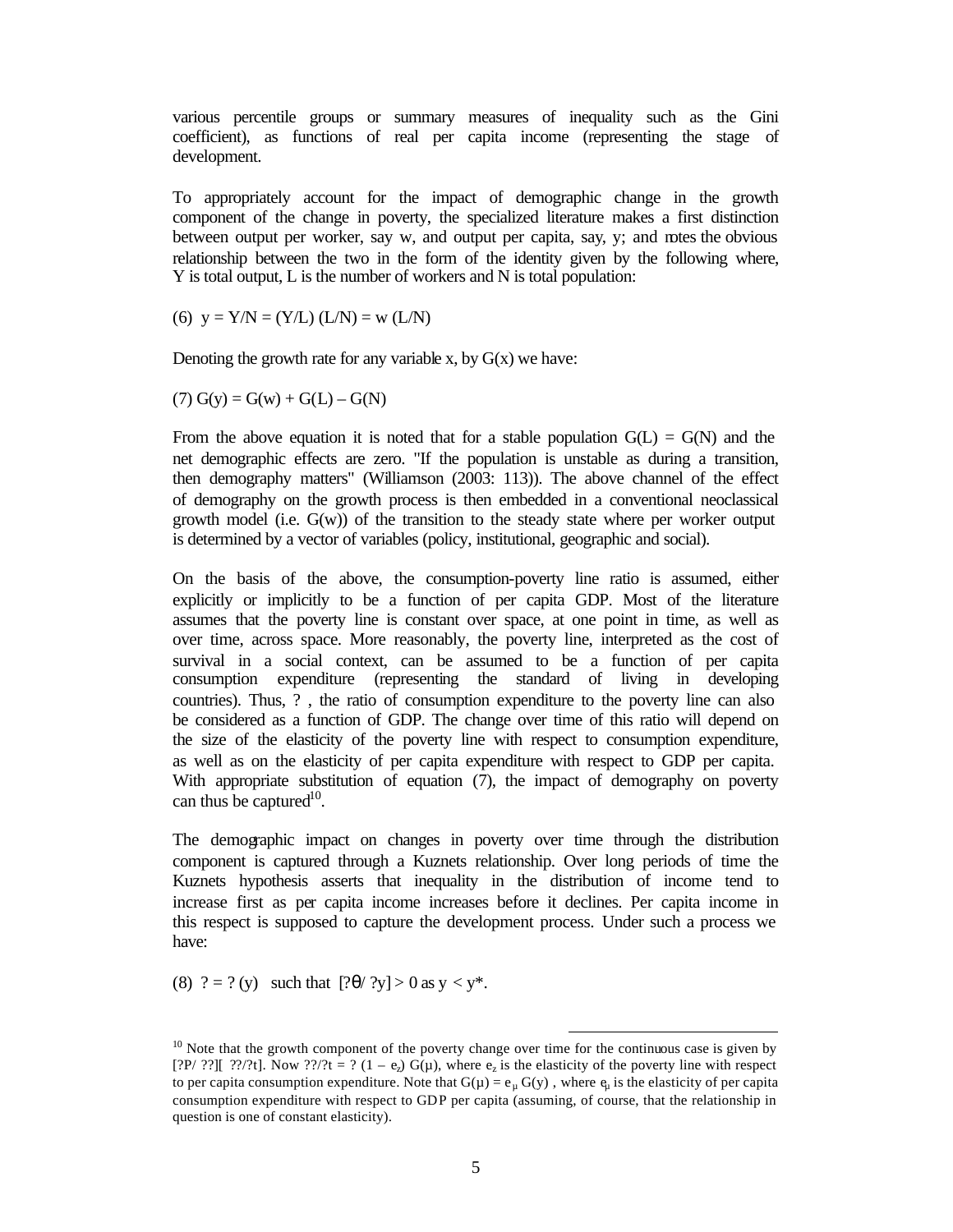Where  $y^*$  is the Kuznets turning point.

The above framework is obviously macroeconomic in nature in the sense that the units of analysis are countries, or regions, or sectors within countries. However, due to the reliance of the framework on the distribution of the standard of living among families, and individuals representing families, the framework could easily be linked to the microeconomic level. The interrelationships in question have been debated in the specialized literature in the context of the effect of large family size on the welfare of families. Two views are identified in the debate (see, for example, Birdsall and Sinding (2003: 15-16)). One view notes that high "fertility in poor families may reflect parents' sensible decisions to trade off current consumption for greater future family income when children begin work, or for greater old age security, or it may simply reflect parents' decisions to enjoy children rather than other forms of consumption. The fact that large families tend to have lower incomes should not be construed as meaning that they either are, or that they regard themselves as being, objectively worse-off". The second view notes that at least some fertility among the poor may not have been chosen either implicitly or explicitly to optimize family welfare and as such may not be optimal.

The underlying framework for either of the two arguments is the standard household choice model, where the choices of a household with respect to fertility are treated in an analogous manner to all other decisions. A possible formulation of such decisions is the following where x is parental consumption, n is the number of surviving children, q is the level of human capital (child quality) achieved by each child, and U(x, n, q; a) is the utility function of the household with a a vector of exogenous factors influencing the preferences of the household.

A representative household is assumed to maximize its utility subject to a production technology constraint for producing human capital of children and a budget constraint. Productio n of child quality, q, depends on the consumption of children, c, and time devoted to rearing and caring for them by their parents, s, and a vector of factors affecting production, ß. Thus without loss in generality such production constraint could be formulated as:

(9)  $qn = Q(c, s; \beta)$ 

With family wages given by w, the budget constraint facing the household could be formulated as:

(10) w  $(1 - s) = p_x x + p_c c$ ;

where the p's are prices of the consumption goods in question.

In defending a variant of the above approach Behrman (2003: 375) notes that if "individual decision-makers do behave as if they are maximizing their welfare given their resources broadly defined and the constraints that they face, they will make investments at the level at which the additional (marginal) present discounted value of the private benefit of the investment equal its additional (marginal) present discounted value of the private cost.. .. Examples of such investments include population changes such as having more children". As usual private marginal benefit curves are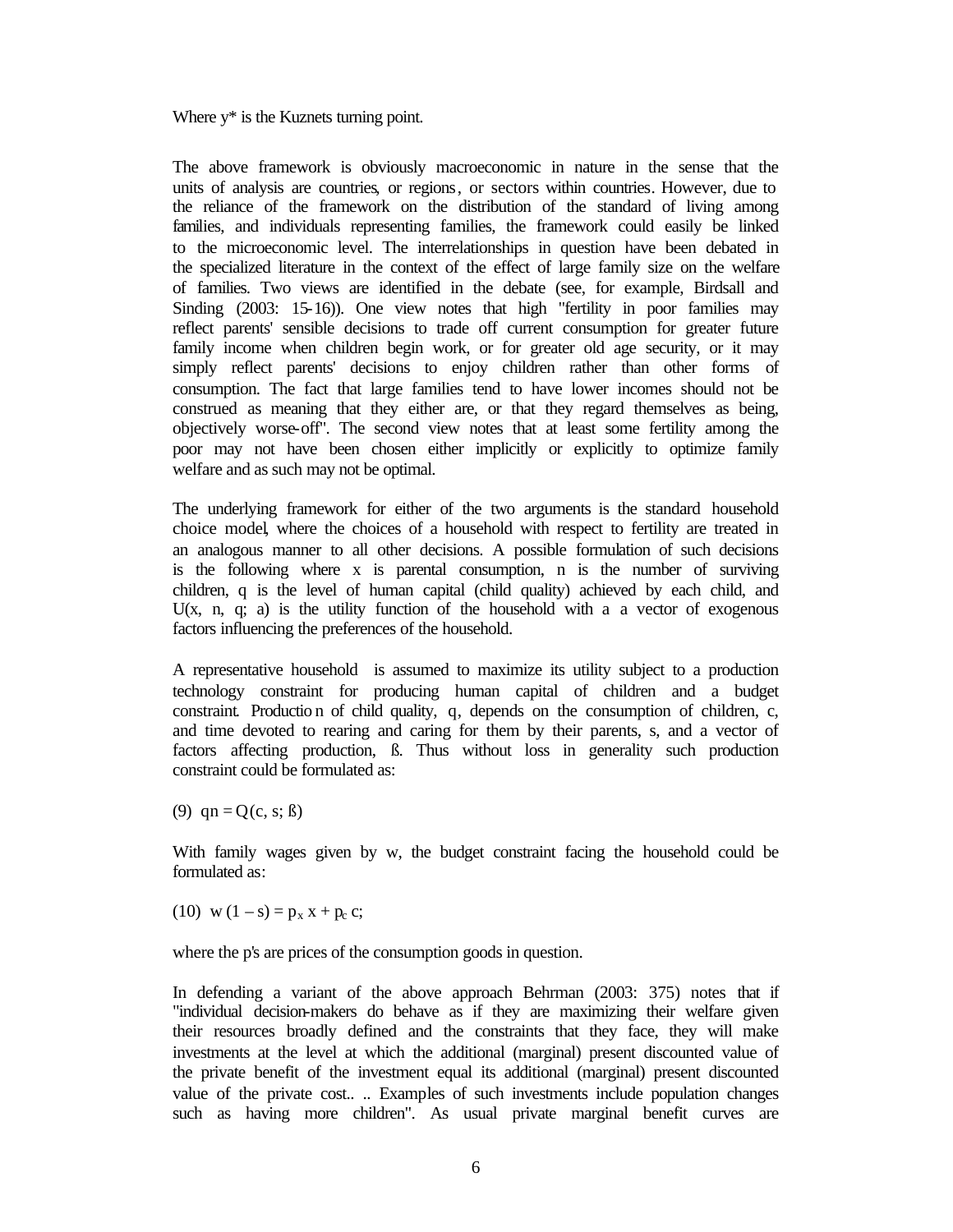postulated as downward sloping, while private marginal cost curves are assumed to be upward sloping. An optimum investment is identified at the point where the two curves intersect. Shift vectors, a for preferences and ß for production technology among other changes during the development process, could then be invoked to look at policy issues occasioned by the divergence between private costs and benefits from social costs and benefits. Examples of causes of such divergence related to population change and development are enumerated by Behrman (2003: 381-383).

#### **III. Demographic Change and Economic Growth:**

According to Williamson (2003: 11) what "matters most in identifying the impact of demographic change on economic performance is the changing age distribution". It is argued that in the early stages of demographic transition , per capita income growth suffers due to large youth dependency burdens and small working-age adult shares (i.e. relatively few workers and savers). "As the transition proceeds, per capita income growth is promoted by smaller youth dependency burdens and larger working-age adult shares: there are relatively many workers and savers. The early burden of having few workers and savers becomes a potential gift: a high share of working-age adults. Later, the economic gift evaporates, as the elderly shares rises".

The above linkages have been explored using conventional growth regressions on a world sample of 78 countries over the period 1965-1990 by Bloom and Williamson (1998). As usual the dependent variable is the average growth rate of real GDP per capita over the period. Explanatory variables include the rate of growth of population over the period; the logarithm of initial income relative to that of the US (i.e. the ratio of GDP per capita to that of US GDP per capita in 1965); the logarithm of life expectancy in 1960; the logarithm of years of secondary schooling in 1965; natural resource abundance; openness; quality of institutions; access to ports; average government savings over the period 1970-1990; tropics location; and, ratio of coastline distance to land area.

Initial regression runs show the coefficient of the population growth rate to be sensitive to the specification as to which explanatory variables are included. Thus, for example, an initially insignificant coefficient turns to become significant when the logarithm of life expectancy, tropics location and ratio of coastline to land area are added!! Population growth is shown to be positively, and significantly, related to the growth rate of per capita GDP (see Bloom and Williamson (1998: 434, table 2) and Williamson (2003: 114, table 5.1)). To appropriately account for both population growth and the demographic transition the growth rate of the economically active population over the period 1965-1990, and its difference from the population growth rate, are added as explanatory variables. A summary of the OLS results is presented in table (x), where figures between brackets are absolute t-values.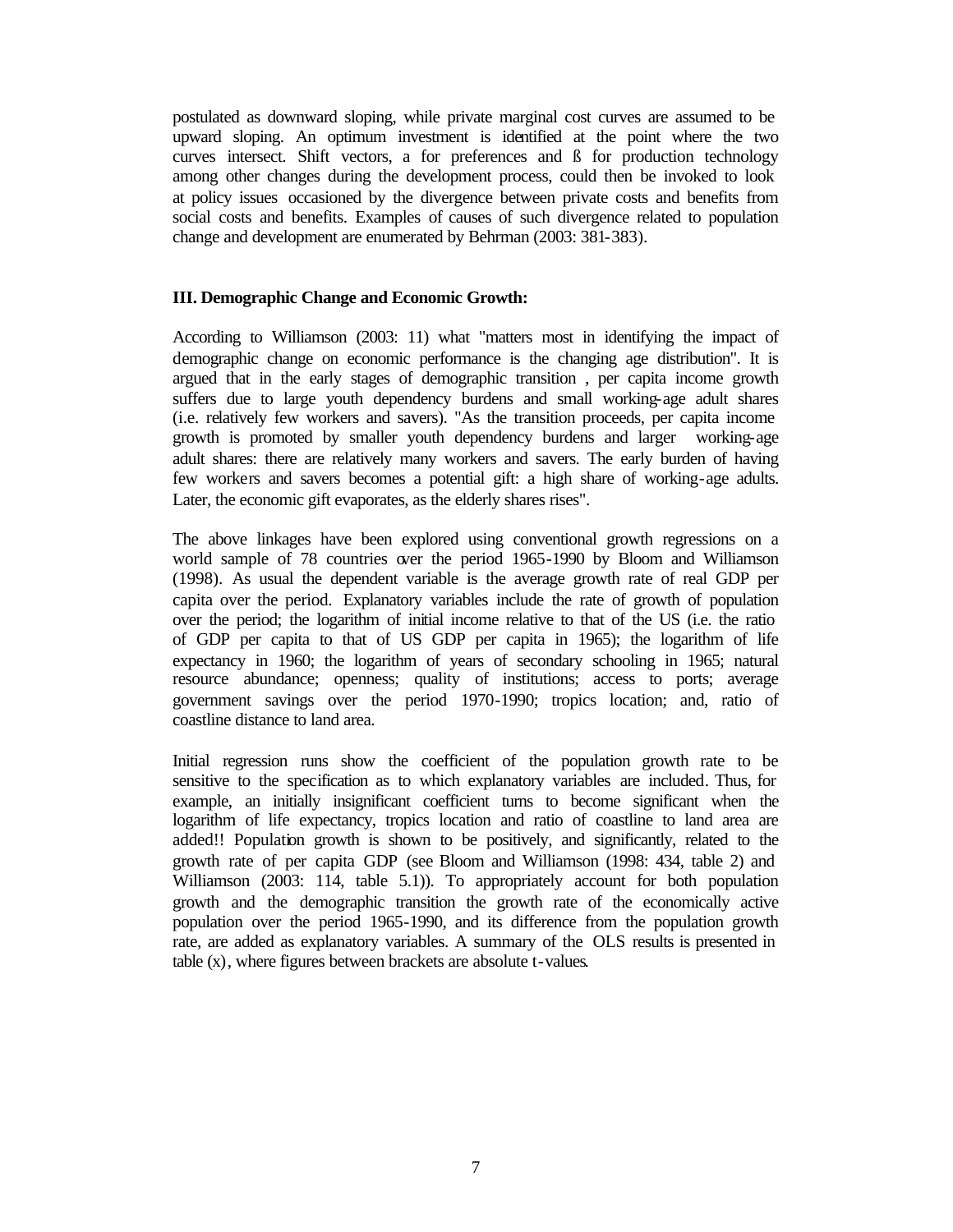Table ( 1) : The Interrelationship Between Demography and Economic Growth

| <b>Explanatory Variables</b>                                        |              | $\overline{c}$ |
|---------------------------------------------------------------------|--------------|----------------|
| Growth Rate of Economically Active Population (G(L)1965-90)         | 1.46(4.3)    |                |
| Growth rate of Population (G(P) 1965-90)                            | $-1.03(2.6)$ |                |
| $G(L) - G(P)$                                                       |              | 1.68(4.8)      |
| Logarithm of Initial Relative GDP per capita (relative to US: 1965) | $-2.00(9.5)$ | $-1.97(9.0)$   |
| Logarithm of Life Expectancy 1960                                   | 3.96(4.1)    | 2.94(3.0)      |
| Logarithm of Years of Secondary Schooling 1965                      | 0.22(1.6)    | 0.28(2.0)      |
| Natural Resource Abundance                                          | $-2.35(2.4)$ | $-2.57(2.3)$   |
| <b>Openness</b>                                                     | 1.92(6.0)    | 1.72(5.2)      |
| <b>Ouality of Institutions</b>                                      | 0.20(2.9)    | 0.15(2.1)      |
| Access to Ports (Landlocked)                                        | $-0.64(9.1)$ | $-0.40(1.5)$   |
| Average Government Savings 197-1990                                 | 0.12(4.0)    | 0.13(4.3)      |
| <b>Tropics Location</b>                                             | $-1.31(4.4)$ | $-1.20(3.9)$   |
| Ratio of Coastline Distance to Land Area                            | 0.24(2.2)    | 0.23(1.9)      |
| Constant                                                            | $-19.5(4.5)$ | $-14.3(3.5)$   |
| Adjusted $R^2$                                                      | 0.86         | 0.85           |

Source: Williamson (Bloom and Williamson (1998: 436 table 3) and Williamson ( 2003: 116, table 5.2). Note that the papers report standard errors; the t-values reported above are approximated to the first digit.

The most important results from the perspective of exploring the interrelationship between demography and economic growth may be summarized as follows:

- (i) the growth rate of the economically active population tends to have a positive impact on GDP per capita growth. Such impact is statistically significant and rather large: a one percent increase in the growth rate of the working population , other things remaining the same, is associated with about 1.5 percent increase in the growth rate of GDP per capita (column 1);
- (ii) the growth rate of population tends to have a negative impact on GDP per capita growth. Such impact is statistically significant and also relatively large: a one percent decrease in the rate of population growth, other things remaining the same, is associated with about one percent increase in the growth rate of GDP per capita (column 1);
- (iii) when the growth rates of the working-age and the entire population are constrained to be equal but of opposite sign, to take account of the changes in the age distribution, the results show a positive and statistically significant relationship. This implies that "where the middle of the age distribution (ages 15-64) grows faster than the tails (ages 15 and below and 65 and above), GDP per capita growth is faster" (Williamson (2003: 116).

Having noted the above it is perhaps instructive to note that a fairly large literature has developed in an attempt to explain Sub-Saharan Africa (SSA) slow growth performance compared to other regions. As is well known this literature, using global samples, followed a standard approach of including a dummy variable that takes the value of one for SSA countries and zero otherwise. The coefficient of this dummy variable is usually found to be negative and statistically significant implying that SSA's growth is on average lower than that for other countries and that such a difference cannot be explained by the standard growth regression model. In a recent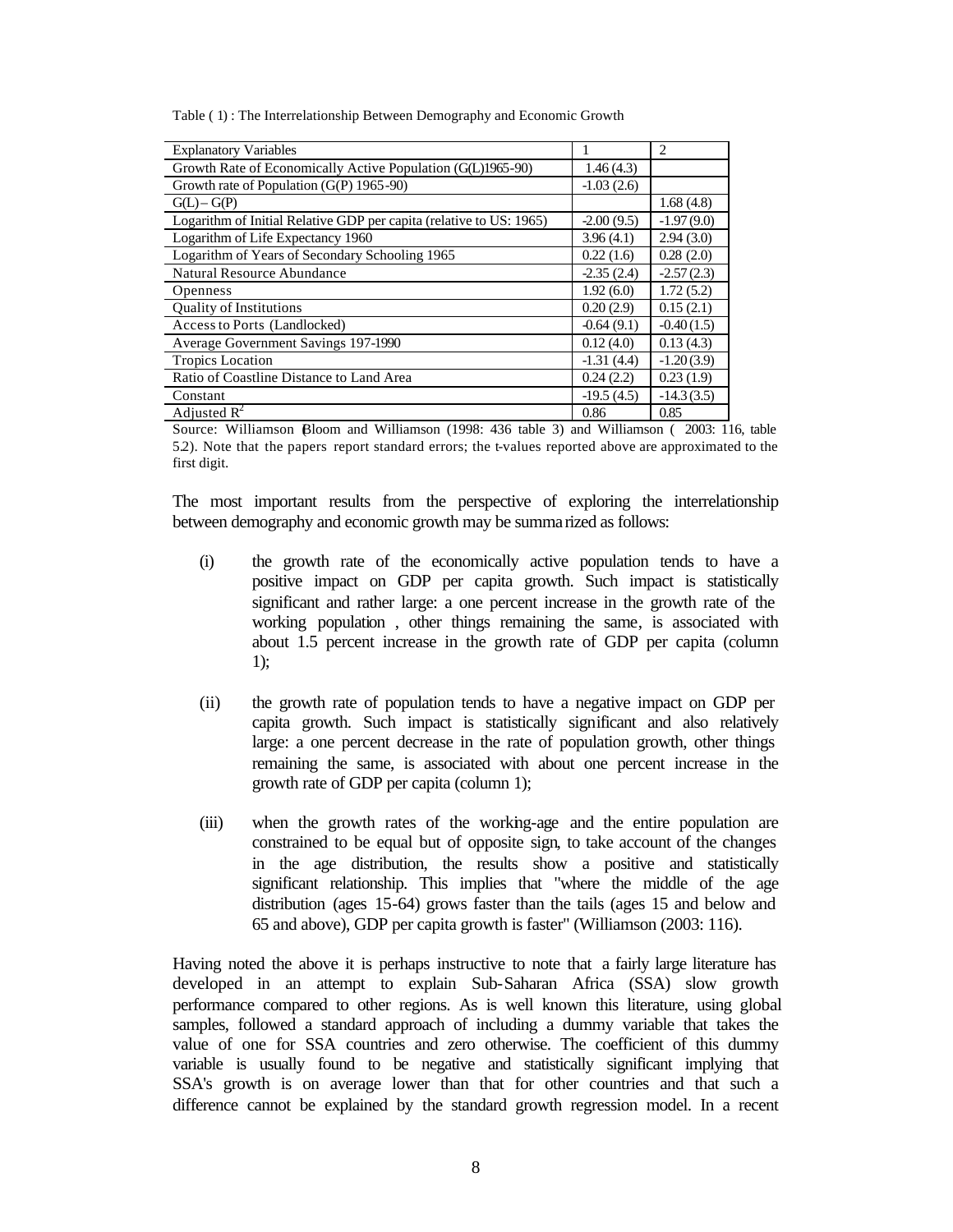paper Hoeffler (2002) argued that an augmented Solow model, where human capital is included in the production function, can account for SSA growth<sup>11</sup>. She suggested that previous studies did not take into account of intial differences across countries (thus encountering the econometric problem of omitted variables) and that they did not take into account that while investment causes growth, economic growth could also cause investment (thus encountering the econometric issue of endogeneity). To correct for these she uses the generalized method of moments estimation which overcomes both technical problems. A comparison of the results of this method of estimation with that of ordinary least squares and that of fixed effects estimation shows that the significance of the SSA dummy depends on the method of estimation. The simple growth model used in the literature, with an appropriate method of estimation, shows that SSA growth has been low because of initial differences, low investment in human and physical capital, and comparatively high population growth.

### **IV. Demographic Change and Income Distribution:**

In view of the fact that demographic change has at its core the passage of time it is perhaps not surprising that the relationship between such change and its impact on income inequality has been explored in the context of the famous Kuznets curve hypothesis. The Kuzents hypothesis, it will be recalled, argues that during the early stages of development inequality in the distribution of income tends to increase, before it declines at later stages of development. To capture both the development process, and the time dimension involved, development is usually proxied by real per capita GDP. Thus testing the non-linear relationship between inequality and development various formats for testing the hypothesis have been tried in the literature. The pioneering attempts by Ahluwalia (1976) used the income share of the richest 20 percent of the population as the dependent variable in a quadratic relationship with GDP per capita as the explanatory variable. Recent contributions, by among others, Barro (1998) and Milanovick (1994) used the Gini coefficient as the dependent variable under the quadratic format. Anand and Kanbur (1976-a, and b), however, have shown that the appropriate format to use for the Gini coefficient is one of GDP per capita and its reciprocal, rather than its squared value.

Williamson (2003: 131-132) reports results on the Kuznets curve where the Gini coefficient is used as the dependent variable. The explanatory variables used are the logarithm of GDP per worker and its squared value (to represent the stage of development); arable land per capita (to represent resource abundance); the Sachs and Warner openness measure; secondary school enrolment rate (to represent the supply of education); and the share of the adult population between ages 29 and 60 in the population between ages 15 and 69 (to capture the demographic structure of the population).

With respect to the demographic variable two ideas are explained. "First, poor people tend to be either young or old. Secondly, people in fat cohorts tend to get low rewards, and when those fat working-adult cohorts tend to lie in the middle of the age-earnings curve when income are highest, the age-earnings curve tends to be flattened, and inequality is moderated. When instead the fat cohorts are younger or old working

 $11$  It is important to note that this paper was prepared for an AERC collaborative research project on "Explaining African Economic Performance" and appeared as CID working paper no. 36, in 2000 before it was published. Hoeffler (2006) provides a non-technical summary.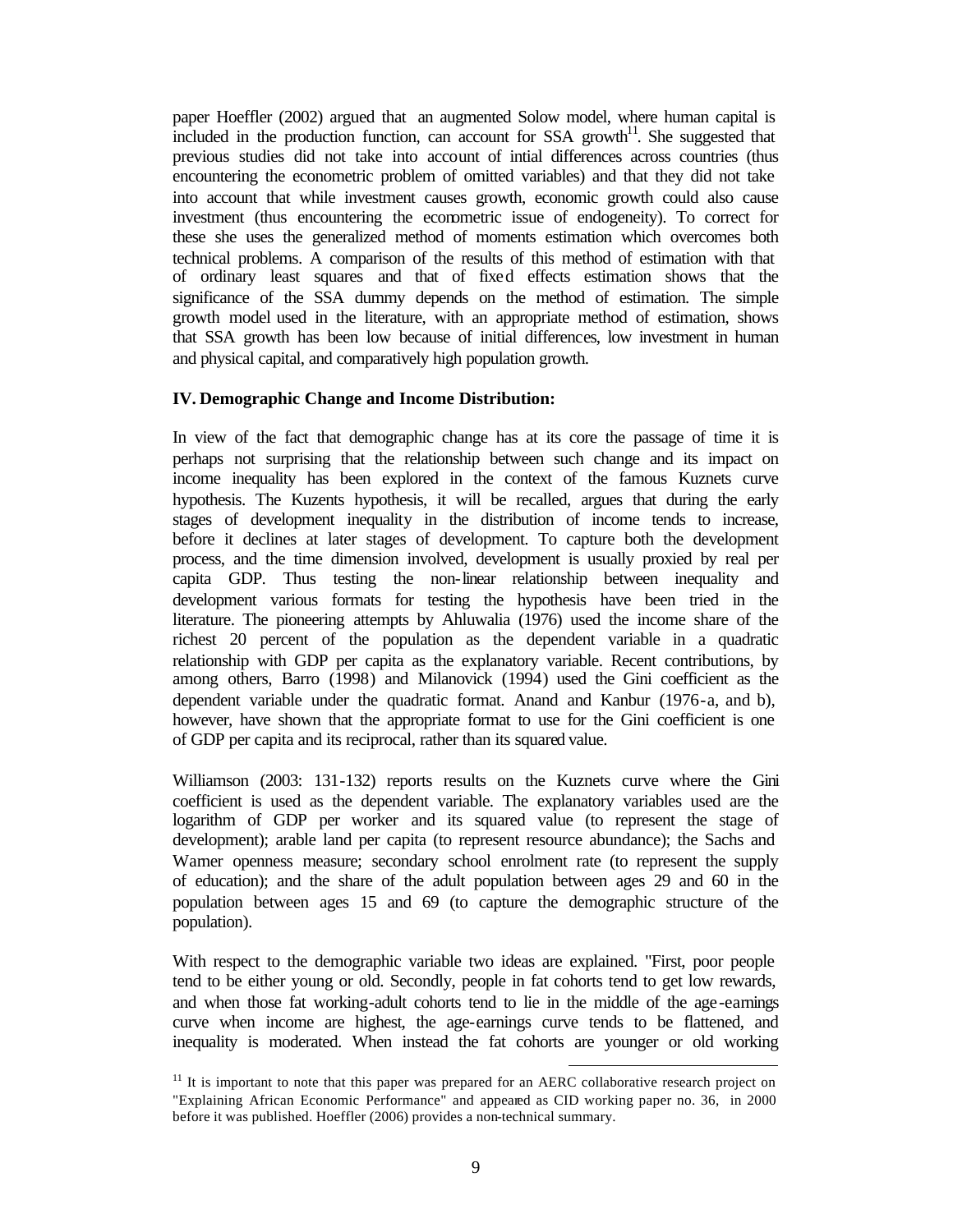adults, the age-earnings curve will rise to and fall from its peak more steeply, and inequality is moderated" (Williamson (2003: 132)).

With an adjusted R-squared of about 0.5, the results show that all the estimated coefficients are significantly different from zero at the 1% level, except for the openness variable which is significant at 10% level. The Kuznets hypothesis is confirmed with the coefficient on the logarithm of GDP per worker positive  $(0.000036)$  and that on its squared value is negative  $(8.73E-10)$ . The coefficient on the resource abundance variable is positive, implying that "resource-abundant economies tend to have unequal income", and that on secondary school enrolment is negative with the obvious interpretation that increased educational availability tends to reduce inequality in the distribution of income. The coefficient on the openness variable is positive, being interpreted as implying that non-socialist economies tend to have more inequality. This interpretation is based on the observation that the original Sachs and Warner measure is dominated "by whether the country is or was socialist, being 0 if it was" (Williamson (2003: 131).

The coefficient on the demographic structure is negative (-2.95) confirming the two ideas noted above. An increase in the ratio of the adult working population relative to total working population, other things remaining the same, is expected to result in a decline in inequality.

#### **V. Demographic Change and Poverty:**

In a very interesting paper Eastwood and Lipton (2003: 212-259) addressed the issue of the interrelationship between the demographic transition and poverty. For a full sample of 59 countries, their preferred equation, from among 7 estimated equations, has the head-count ratio (for a PPP poverty line of US\$30 per person per month) as the dependent variable; and the natural logarithm of real consumption expenditure per head, the ten year lagged net birth rate, an interaction term between the two, and a dummy for Latin America as explanatory variables. In another equation it is found that the population growth rate lagged 10 years is as good as the birth rate, while social variables (including the Gini coefficient of land ownership at the year of the survey, population per nurse, and primary school enrolment rate lagged 10 years from the year of the survey) were found not to be significant "either individually or collectively". A summary of these results is presented in table (2) below, where figures between brackets are t-values for the coefficients and p-values for the Wald test $^{12}$ .

 $12$  The authors explain that because of the interaction terms "testing for the significance of a given explanatory variable requires a Wald test of the null hypothesis that both the level and the interaction term can be eliminated. (They) therefore place most weight on the Wald statistics in such cases, paying little attention to the t-statistic on the 'level' terms" (Eastwood and Lipton (2003: 223)).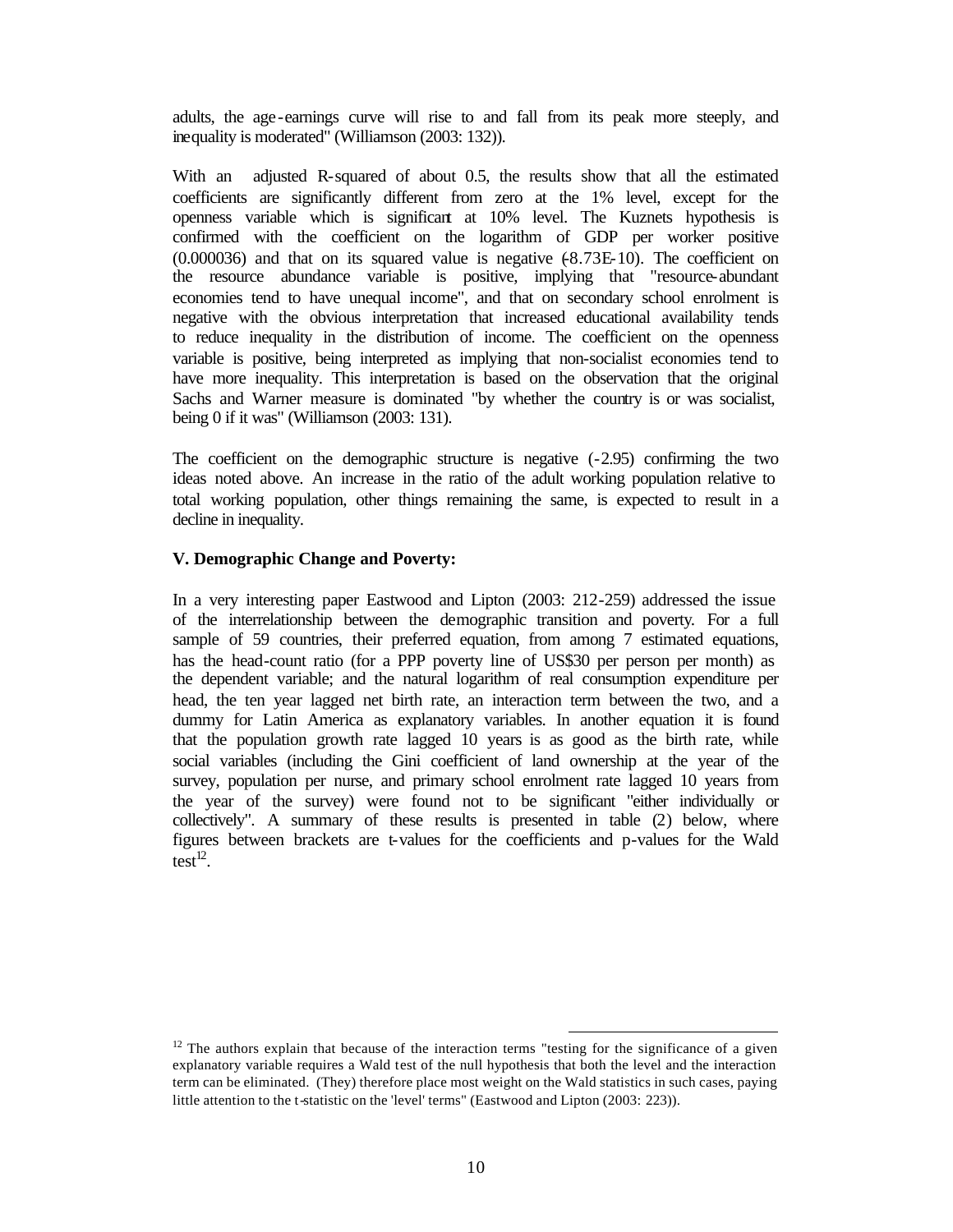| <b>Explanatory Variables</b>                                                     |         | $\overline{c}$ |
|----------------------------------------------------------------------------------|---------|----------------|
| Natural Logarithm of Mean Consumption Expenditure                                | $-8.13$ | $-21.94$       |
|                                                                                  | (0.93)  | (3.54)         |
| Net Birth Rate Lagged 10 years from Year of Survey $($ = crude birth rate lagged | 3.41    |                |
| 10 years minus infant mortality rate lagged 10 years)                            | (3.32)  |                |
| Population Growth Rate Lagged 10 years from Year of Survey                       |         | 24.85          |
|                                                                                  |         | (2.39)         |
| [Natural Logarithm of Mean Consumption Expenditure][Net Birth Rate]              | $-0.64$ |                |
| Lagged 10 Years]                                                                 | (2.67)  |                |
| [Natural Logarithm of Mean Consumption Expenditure][Population Growth]           |         | -4.37          |
| Rate Lagged 10 Years]                                                            |         | (1.84)         |
| Dummy for Latin America                                                          | 9.97    | 8.69           |
|                                                                                  | (3.78)  | (3.13)         |
| Adjusted R-Squared                                                               | 0.854   | 0.843          |
| Wald Test for Mean Consumption Expenditure                                       | 198.0   | 234.9(0)       |
|                                                                                  | (0)     |                |
| Wald Test for Demographic Variable                                               | 31.6(0) | 25.76(0)       |

Source: Eastwood and Lipton (2003: table 9.2, p. 224)

Note that the specification of the regression equation allows the authors to have a poverty elasticity of growth that varies with the demographic variable due to the interaction term and the semi-logarithmic format. Similarly, the estimated coefficients are not directly interpretable as marginal effects of demography. The marginal effects of demography on poverty depend on the level of per capita consumption expenditure per person. This, of course, is an attractive feature. As a result marginal effects of demography on the incidence of poverty are calculated for various percentiles of the distribution of consumption expenditure. Thus, for example, the marginal effect of an increase in the net birth rate at the median of the logarithm of mean consumption expenditure "is of the order of 0.6"; that at the  $25<sup>th</sup>$  percentile is of the order of 0.85"; and that at the  $75<sup>th</sup>$  percentile is of the order of 0.33". Similarly, the marginal effect of an increase in the population growth rate at the median of the logarithm of mean consumption expenditure is of the order of 5.7; that at the  $25<sup>th</sup>$  percentile is of the order of 7.4; and that at the  $75<sup>th</sup>$  percentile is of the order of 3.8 (see Eastwood and Lipton (2003: table 9.3: p. 227).

Putting the above results in context, it is predicted that a hypothetical median country "would attain, by virtue of a the fall of 4 per 1000 in the net birth rate in the presurvey decade, a fall of 2.4 percent" in the head-count ratio "via the distribution channel alone"!!! "For a country at the  $25<sup>th</sup>$  percentile of the (consumption distribution), the predicted fall would be about 3.4 percent $13$ .

Despite the excitement of the authors with their results a careful scrutiny of their results would show that their specification of the poverty equation is problematic in the sense that it concentrates on only one of the fundamental determinants of poverty (i.e. per capita consumption expenditure) and ignores the other (i.e. any measure of the inequality in the distribution of consumption expenditure such as the Gini coefficient). In what follows we show that appropriately specifying the poverty equation gives rise to results which are distinctly different from those of Eastwood

<sup>&</sup>lt;sup>13</sup> These results are obtained by multiplying the fall in the net birth rate of 4 per thousand by the calculated marginal effects.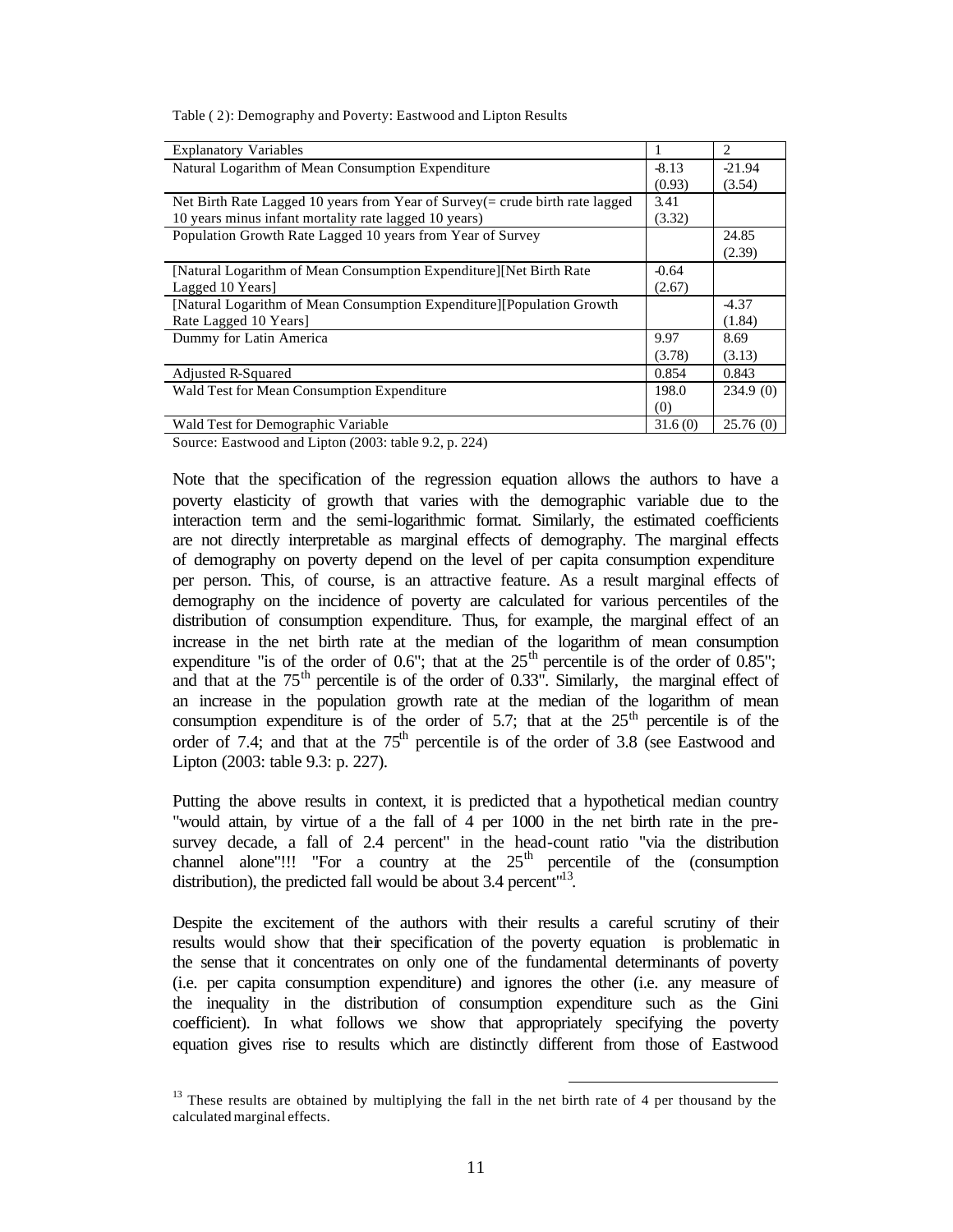and Lipton (2003). The data set we use is from Dollar and Kraay (2002) and the details of the variables used are presented in the appendix to this paper. We hasten to note that we calculated the poverty related variables from the distribution information in the Dollar and Kraay data set where we allowed the poverty line to change with standard of living. The population growth rate is the 10 year average preceding the survey for each of the countries involved. The tables present the results for the appropriately specified poverty equation where the natural logarithm of the poverty measures is regressed on its fundamental determinants (i.e. the consumption expenditure/poverty line ratio and the Gini coefficient) before we introduce the population growth variable and its interaction with each of the fundamental determinants. Two specifications for the logarithm of the poverty measure are reported: a linear and a logarithmic function. Absolute t-values, which are White heteroskedasticity-consistent, are reported between brackets, and where as usual stars over the bracketed t-values indicate the standard levels of significance with one star meaning significance at the 1 percent level or better and three stars indicating significance at the 10 percent level<sup>14</sup>. Table  $\beta$ ) reports the results for the spread of poverty where the poverty measure is the head-count ratio.

| Explanatory                | 1          | $\overline{2}$ | 3           | $\overline{4}$ | 5              | 6              | $\overline{7}$ | 8           |
|----------------------------|------------|----------------|-------------|----------------|----------------|----------------|----------------|-------------|
| Variable                   |            |                |             |                |                |                |                |             |
| Consumption                |            |                | $-0.3022$   |                |                |                |                |             |
| Expenditure/Poverty        | 0.6681     | 0.6759         | (1.5)       | 0.6991         |                |                |                |             |
| Line Ratio ( $? = \mu/z$ ) | (12.4)     | $(11.6)^*$     |             | $(12.9)*$      |                |                |                |             |
|                            | $\ast$     |                |             |                |                |                |                |             |
| Gini Coefficient           | 0.0358     | 0.0359         | 0.0347      | 0.0774         |                |                |                |             |
|                            | $(6.1)^*$  | $(6.2)^*$      | $(5.8)$ *   | $(6.3)*$       |                |                |                |             |
| Ln $(2 = \mu/z)$           |            |                |             |                |                |                | $-0.7461$      |             |
|                            |            |                |             |                | 1.3230         | 1.3377         | (1.6)          | 1.3657      |
|                            |            |                |             |                | $(12.9)^*$     | $(11.7)^*$     |                | $(12.5)^*$  |
| Ln Gini Coefficient        |            |                |             |                | 1.5619         | 1.5659         | 1.5344         | 3.1703      |
|                            |            |                |             |                | $(5.9)*$       | $(5.9)^*$      | $(5.7)^*$      | $(5.3)^{*}$ |
| Population Growth          |            | $\overline{a}$ | 0.3202      | 0.7483         |                |                | 0.1693         | 2.4881      |
| Rate                       |            | 0.0171         | $(1.7)$ *** | $(3.2)^*$      |                | 0.0166         | (1.2)          | $(2.6)$ **  |
|                            |            | (0.3)          |             |                |                | (0.3)          |                |             |
| [Population Growth         |            |                | $-0.1397$   |                |                |                | $-0.2180$      |             |
| Rate][ $(?=\mu/z)]$        |            |                | (1.6)       |                |                |                | (1.2)          |             |
| [Population Growth         |            |                |             |                |                |                |                |             |
| Rate][Gini                 |            |                |             | 0.0170         |                |                |                |             |
| Coefficient]               |            |                |             | $(3.1)^*$      |                |                |                |             |
| [Population Growth         |            |                |             |                |                |                |                |             |
| Rate][Ln $(?=\mu/z)$ ]     |            |                |             |                |                |                |                |             |
| [Population Growth         |            |                |             |                |                |                |                |             |
| Rate][Ln Gini              |            |                |             |                |                |                |                | 0.6603      |
| Coefficient]               |            |                |             |                |                |                |                | $(2.6)$ **  |
| Constant                   | 3.2262     | 3.2806         | 2.4061      | 1.4566         | $\overline{a}$ | $\overline{a}$ | $-1.9632$      |             |
|                            | $(12.6)$ * | $(9.4)$ *      | $(4.9)*$    | $(2.8)$ *      | 1.5959         | 1.5594         | $(1.8)$ ***    | 7.6286      |
|                            |            |                |             |                | (1.6)          | (1.5)          |                | $(3.4)*$    |
| Adjusted R-Squared         | 0.8052     | 0.8004         | 0.8069      | 0.8442         | 0.8079         | 0.8032         | 0.8041         | 0.8324      |

Table (3): Population Growth and the Spread of Poverty

 $14$  Note that the t-values are approximated to the first decimal. In the text we will report the p-values whenever that is helpful.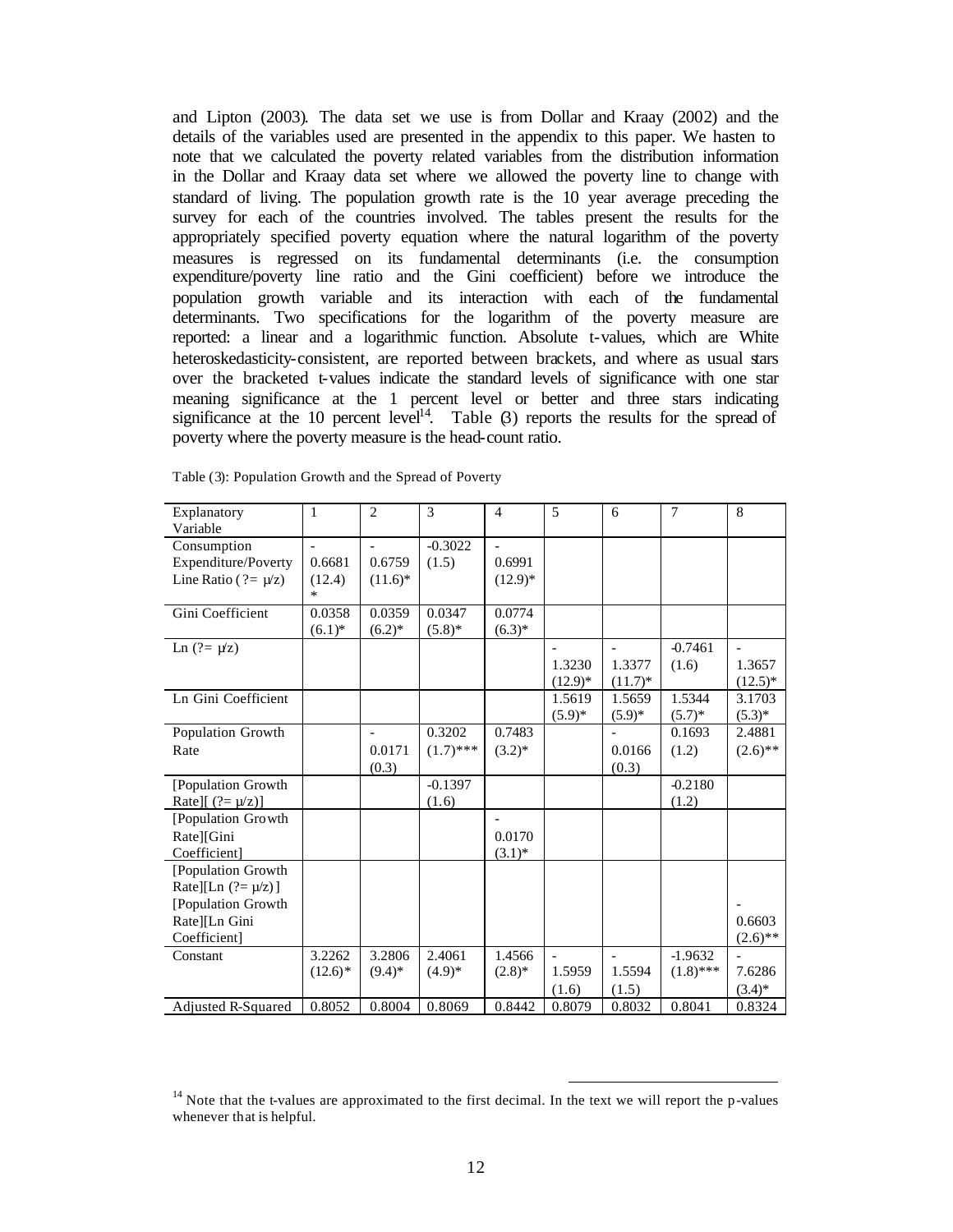Columns (1-4) report the results for the linear format for the explanatory variables. The first column gives the fundamental poverty equation. The results confirm our expectations, at a statistically significant level, that an increase in per capita consumption expenditure, other things remaining the same, reduces the spread of poverty; while a reduction in the Gini coefficient, other things remaining the same, is expected to reduce the spread of poverty. It is important to note, however, that the two fundamental determinants explain about 80 percent of the observed variation in measured poverty in the sample. Column 2 adds the population growth rate showing that, other things remaining the same, an increase in the population growth rate reduces the spread of poverty! This effect, however, is statistically insignificant implying that at this level of aggregation demographic considerations do not affect the spread of poverty. Note also that adding the demographic dimension does not improve the explanatory power of the estimated equation. Column 3 keeps the population growth rate in addition to interacting it with the standard of living variable. As is clear from the results the standard of living variable loses its significance on its own while the Gini coefficient continues to be a significant determinant of the spread of poverty. The population growth rate becomes significant on its own (at the 10 percent level of significance) such that, other things remaining the same including the interaction term, an increase in the population growth rate will be expected to increase the spread of poverty. The interaction term between population growth and the standard of living variable is border-line significant at the 10 percent level (with a p-value of 0.1023). Thus, the marginal effect of the population growth rate on the spread of poverty depends on the stage of development of the country as proxied by the standard of living variable and is given by  $(0.3202 - 0.1397)$ : the higher the stage of development the lower is the impact of population growth on the spread of poverty. Indeed it is an easy matter to show that population growth will be neutral for a value of  $?=2.29$ . Column 4 introduces the interaction term between the population growth rate and the Gini coefficient. In this equation all estimated coefficients are significant at the 1 percent level or better. Moreover, the variables in question seem to provide more explanation compared to the fundamental equation of the first three columns, albeit a marginal increase in the adjusted r-squared. In this equation an increase in the rate of population growth on its own, other things remaining the same including the interaction term, is expected to increase the spread of poverty. However, the marginal effect of the population growth rate depends on the degree of inequality in the distribution of consumption expenditure, and is given by  $(0.7483 - 0.017)$ ?). For a Gini coefficient of 44.02 percent demographic variables are neutral with respect to the spread of poverty.

Columns (5-8) report the results for the log-linear format for the explanatory variables. Column 5 gives the fundamental poverty equation. Under this format the estimated coefficients of the fundamental determinants give the partial elasticity of the head-count ratio with respect to each of its two determinants. The results confirm our expectations, at a statistically significant level, that an increase in per capita consumption expenditure, other things remaining the same, reduces the spread of poverty; while a reduction in the Gini coefficient, other things remaining the same, is expected to reduce the spread of poverty. It is important to note, once again, that the two fundamental determinants explain about 81 percent of the observed variation in measured poverty in the sample. Moreover, it may be instructive to note that though the absolute value of income elasticity of the head-count ratio (1.32) is lower than that of the distribution elasticity (1.56) , in general the head-count ratio is not very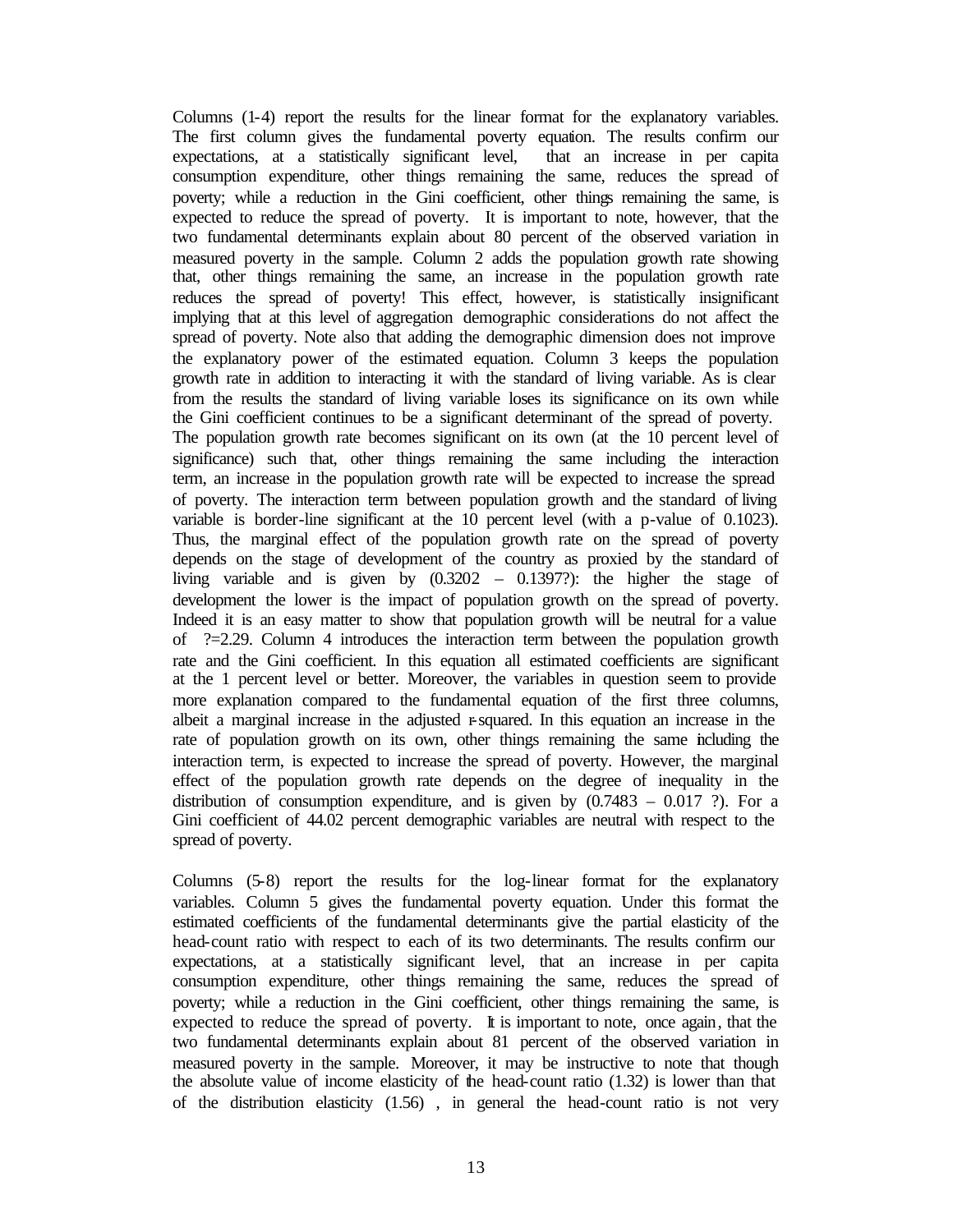sensitive to the inequality dimension. Column 6 adds the population growth rate showing that, other things remaining the same, an increase in the population growth rate reduces the spread of poverty! This effect, once again, is statistically insignificant implying that at this level of aggregation demographic considerations do not affect the spread of poverty. Note also that adding the demographic dimension does not improve the explanatory power of the estimated equation. Column 7 keeps the population growth rate in addition to interacting it with the logarithm of the standard of living variable. As is clear from the results the standard of living variable loses its significance on its own while the Gini coefficient continues to be a significant determinant of the spread of poverty. The population growth rate, and its interaction with the logarithm of the standard of living, are not significant. Thus, the marginal effect of the population growth rate on the spread of poverty is almost zero. Column 8 introduces the interaction term between the population growth rate and the logarithm of the Gini coefficient. In this equation all estimated coefficients are significant at the 1 and 5 percent levels. Moreover, the variables in question seem to provide more explanation compared to the fundamental double log equation of columns 5-7, albeit a marginal increase in the adjusted r-squared. In this equation an increase in the rate of population growth on its own, other things remaining the same including the interaction term, is expected to increase the spread of poverty. However, the marginal effect of the population growth rate depends on the degree of inequality in the distribution of consumption expenditure, and is given by  $(0.5305 - 0.012)$ ?). For a Gini coefficient of 43.85 percent demographic variables are neutral with respect to the spread of poverty.

Results on the interrelationship between population growth and depth of poverty are reported in table (4). The dependent variable is the natural logarithm of the poverty gap ratio. As with the spread of poverty, two specifications for the logarithm of the poverty measure are reported: a linear and a logarithmic function. Absolute t-values, which are White heteroskedasticity-consistent, are reported between brackets, and where as usual stars over the bracketed t-values indicate the standard levels of significance with one star meaning significance at the 1 percent level or better and three stars indicating significance at the  $10$  percent level<sup>15</sup>.

<sup>&</sup>lt;sup>15</sup> Note that the t-values are approximated to the first decimal. In the text we will report the p-values whenever that is helpful.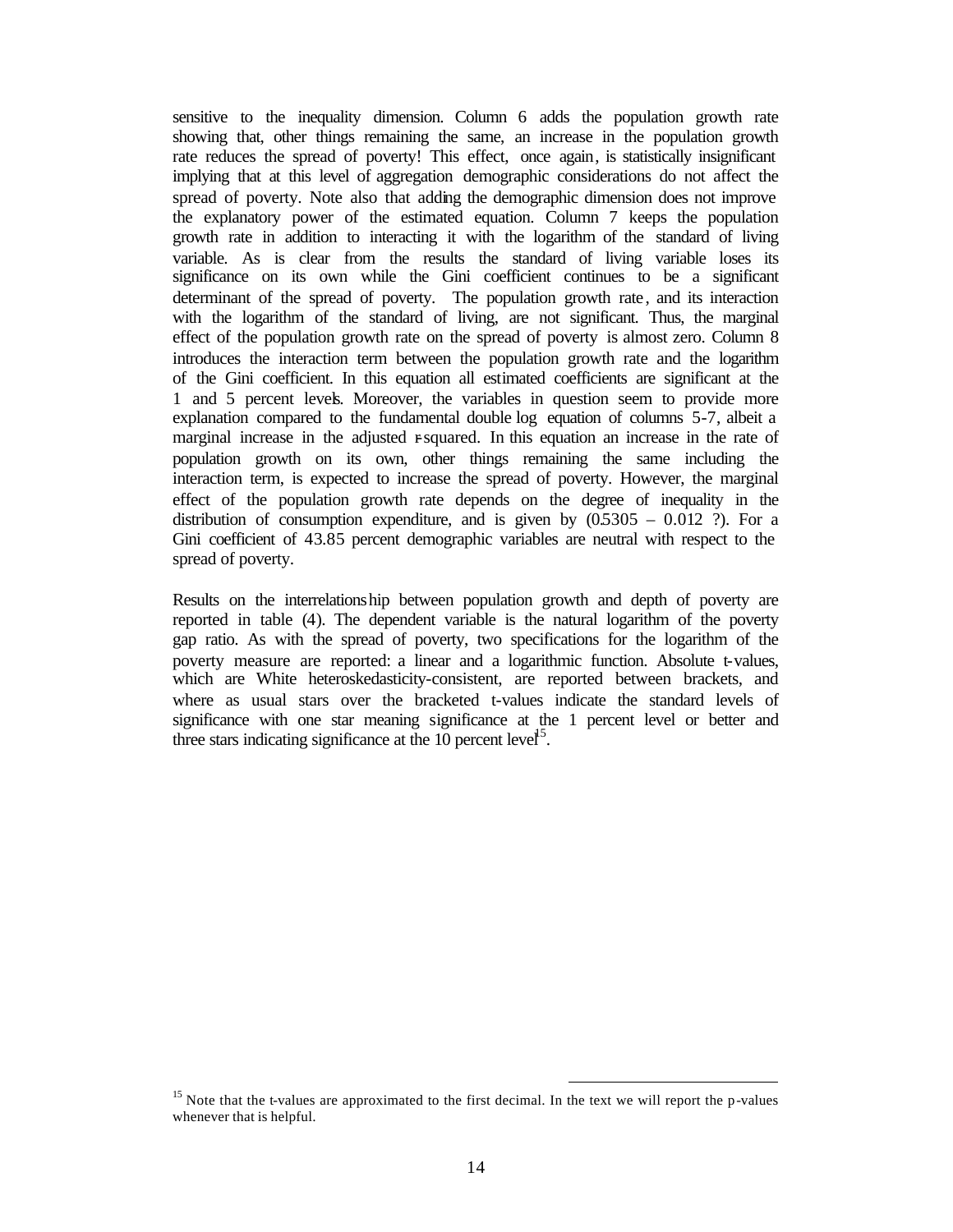| <b>Explanatory Variable</b>   | 1         | $\overline{2}$ | 3        | 4          | 5                        | 6                        | 7                        | $\,8\,$    |
|-------------------------------|-----------|----------------|----------|------------|--------------------------|--------------------------|--------------------------|------------|
| Consumption                   |           |                |          | $-0.9692$  |                          |                          |                          |            |
| Expenditure/Poverty           | 0.8752    | 0.9252         | 0.3364   | $(11.1)^*$ |                          |                          |                          |            |
| Line Ratio $(\mu/z)$          | $(8.8)$ * | $(9.4)*$       | (0.4)    |            |                          |                          |                          |            |
| Gini Coefficient              | 0.0628    | 0.0635         | 0.0616   | 0.1423     |                          |                          |                          |            |
|                               | $(5.6)^*$ | $(5.8)$ *      | $(5.3)*$ | $(5.1)^*$  |                          |                          |                          |            |
| Ln $(\mu z)$                  |           |                |          |            | $\overline{\phantom{a}}$ | $\overline{\phantom{0}}$ | $\overline{a}$           | $-1.8874$  |
|                               |           |                |          |            | 1.7341                   | 1.8184                   | 0.9030                   | $(10.8)$ * |
|                               |           |                |          |            | $(9.3)*$                 | $(9.7)$ *                | (1.0)                    |            |
| Ln Gini Coefficient           |           |                |          |            | 2.7921                   | 2.8184                   | 2.7689                   | 6.0185     |
|                               |           |                |          |            | $(5.5)^*$                | $(5.7)*$                 | $(5.3)*$                 | $(4.7)*$   |
| Population Growth             |           | $\overline{a}$ | 0.4215   | 1.3438     |                          |                          | 0.1822                   | 4.8862     |
| Rate                          |           | 0.1098         | (1.2)    | $(2.7)^*$  |                          | 0.1095                   | (0.7)                    | $(2.5)$ ** |
|                               |           | (1.1)          |          |            |                          | (1.1)                    |                          |            |
| [Population Growth            |           |                |          |            |                          |                          |                          |            |
| Rate][ $\mu$ /z]              |           |                | 0.2201   |            |                          |                          |                          |            |
|                               |           |                | (1.3)    |            |                          |                          |                          |            |
| [Population Growth            |           |                |          | $-0.0322$  |                          |                          |                          |            |
| Rate][Gini                    |           |                |          | $(2.8)$ *  |                          |                          |                          |            |
| Coefficient]                  |           |                |          |            |                          |                          |                          |            |
| [Population Growth            |           |                |          |            |                          |                          |                          |            |
| Rate][Ln $\mu$ <sup>z</sup> ] |           |                |          |            |                          |                          | 0.3422                   |            |
|                               |           |                |          |            |                          |                          | (0.9)                    |            |
| [Population Growth            |           |                |          |            |                          |                          |                          | $-1.3171$  |
| Rate][Ln Gini                 |           |                |          |            |                          |                          |                          | $(2.5)$ ** |
| Coefficient]                  |           |                |          |            |                          |                          |                          |            |
| Constant                      | 1.3515    | 1.7015         | 0.3239   | $-1.7629$  | $\overline{\phantom{0}}$ |                          | $\overline{\phantom{0}}$ |            |
|                               | $(2.8)$ * | $(2.5)$ **     | (0.4)    | (1.6)      | 7.0770                   | 6.8346                   | 7.4693                   | 18.9408    |
|                               |           |                |          |            | $(3.7)^{*}$              | $(3.4)$ *                | $(3.7)^*$                | $(3.9)*$   |
| Adjusted R-Squared            | 0.6773    | 0.6780         | 0.6817   | 0.7445     | 0.6797                   | 0.6804                   | 0.6782                   | 0.7299     |

Table (4 ): Population Growth and the Depth of Poverty

Columns (1-4) of table (4) report the results for the linear format for the explanatory variables. The first column gives the fundamental poverty equation. The results confirm our expectations, at a statistically significant level, that an increase in per capita consumption expenditure, other things remaining the same, reduces the depth of poverty; while a reduction in the Gini coefficient, other things remaining the same, is expected to reduce the depth of poverty. The two fundamental determinants explain about 68 percent of the observed variation in measured poverty in the sample. Column 2 adds the population growth rate showing that, other things remaining the same, an increase in the population growth rate reduces the depth of poverty! This effect, however, is statistically insignificant implying that at this level demographic considerations do not affect the depth of poverty. Note also that adding the demographic dimension does not improve the explanatory power of the estimated equation. Column 3 keeps the population growth rate and adds its interaction with the standard of living variable. As is clear from the results the standard of living variable loses its significance on its own while the Gini coefficient continues to be a significant determinant of the depth of poverty. The coefficients of the population growth rate, and its interaction with the standard of living variable, are statistically insignificant. Thus, the depth of poverty does not seem to be sensitive to demographic variables through the channel of the standard of living. Column 4 introduces the interaction term between the population growth rate and the Gini coefficient. In this equation all estimated coefficients of the explanatory variables are significant at the 1 percent level or better. Moreover, the variables in question seem to provide more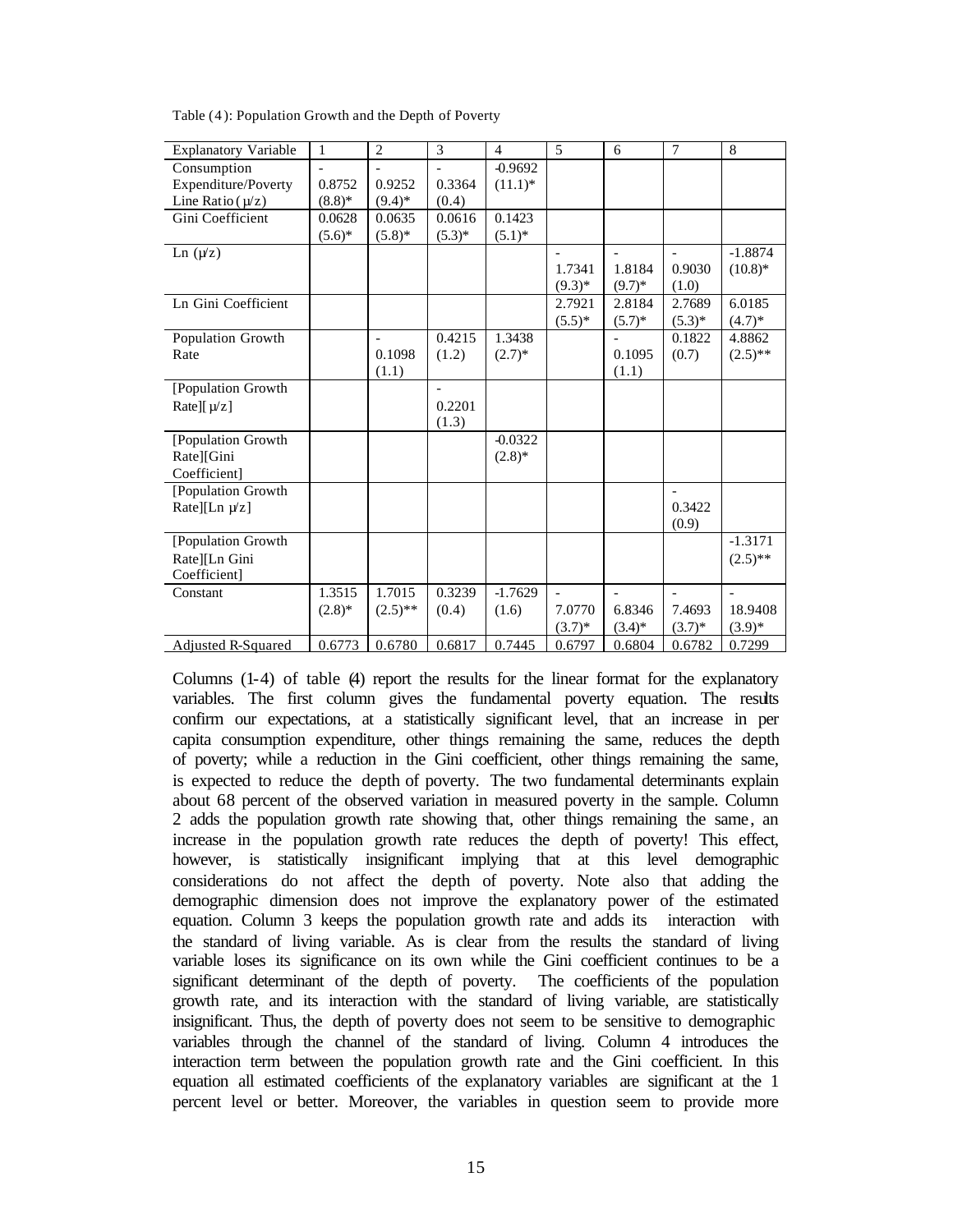explanation compared to the fundamental equation of the first three columns, albeit a marginal increase in the adjusted r-squared. In this equation an increase in the rate of population growth on its own, other things remaining the same including the interaction term, is expected to increase the depth of poverty. However, the marginal effect of the population growth rate depends on the degree of inequality in the distribution of consumption expenditure, and is given by  $(1.3438 - 0.0323)$ ?). For a Gini coefficient of 41.6 percent demographic variables are neutral with respect to the depth of poverty.

Columns (5-8) report the results for the log-linear format for the explanatory variables. Column 5 gives the fundamental poverty equation. Under this format the estimated coefficients of the fundamental determinants give the partial elasticity of the poverty-gap ratio with respect to each of its two determinants. The results confirm our expectations, at a statistically significant level, that an increase in per capita consumption expenditure, other things remaining the same, reduces the depth of poverty; while a reduction in the Gini coefficient, other things remaining the same, is expected to reduce the depth of poverty. It is important to note, once again, that the two fundamental determinants explain about 68 percent of the observed variation in measured poverty in the sample. Moreover, it may be instructive to note that the absolute value of income elasticity of the poverty-gap ratio  $(1.73)$  is almost half that of the distribution elasticity (2.79); both suggesting that the depth of poverty is general more sensitive than the spread of poverty with respect to the two fundamental determinants of poverty. Column 6 adds the population growth rate showing that, other things remaining the same, an increase in the population growth rate reduces the depth of poverty! This effect, once again, is statistically insignificant implying that at this level demographic considerations do not affect the depth of poverty. Note also that adding the demographic dimension does not improve the explanatory power of the estimated equation. Column 7 keeps the population growth rate in addition to interacting it with the logarithm of the standard of living variable. As is clear from the results the standard of living variable loses its significance on its own while the Gini coefficient continues to be a significant determinant of the depth of poverty. The population growth rate, and its interaction with the logarithm of the standard of living, are not significant. Thus, the marginal effect of the population growth rate on the depth of poverty is almost zero. Column 8 introduces the interaction term between the population growth rate and the logarithm of the Gini coefficient. In this equation all estimated coefficients are significant at the 1 and 5 percent levels. Moreover, the variables in question seem to provide more explanation compared to the fundamental double log equation of columns 5-7, albeit a marginal increase in the adjusted rsquared. In this equation an increase in the rate of population growth on its own, other things remaining the same including the interaction term, is expected to increase the depth of poverty. However, the marginal effect of the population growth rate depends on the degree of inequality in the distribution of consumption expenditure, and is given by  $(4.8862 - 1.3171?)$ . For a Gini coefficient of  $40.85$  percent demographic variables are neutral with respect to the depth of poverty.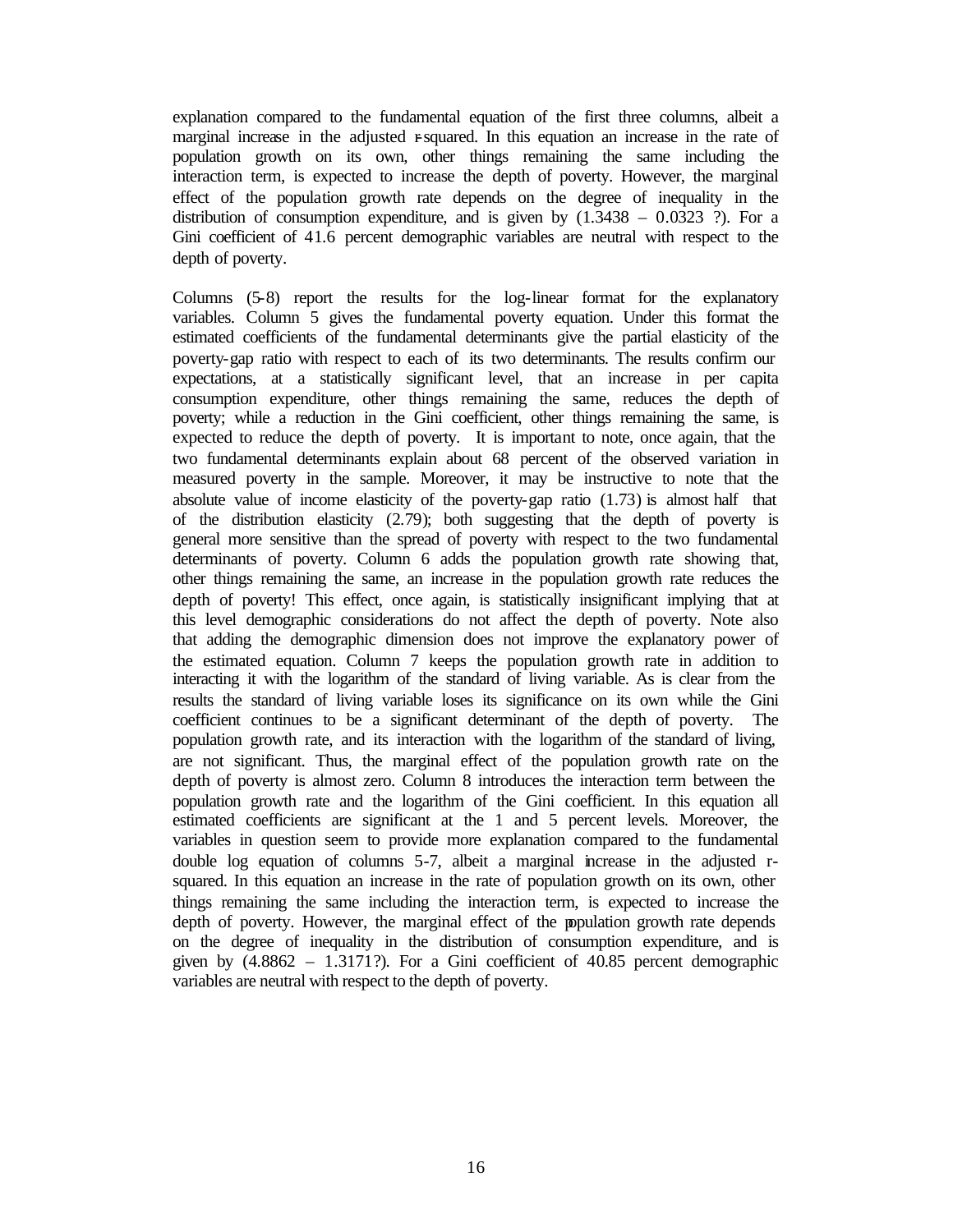### **VI. The Micro Dimension:**

Within the context of the unifying framework the micro, household level, interrelationships between demographic variables, income distribution and poverty, can be explored through poverty profiles. Poverty profiles reveal differences in the relative poverty of certain sub-groups of the population, and analysis of the poverty profiles is essential for understanding the causes of poverty Such profiles could be descriptive or causal.

Following the identification of the poor, by using an appropriately calculated poverty line, a poverty profile can be constructed using the available information in the household budget survey. A descriptive poverty profile is constructed by comparing the poor and the non-poor households on the basis of a number of dimensions. Examples of the dimensions involved include:

- (i) Household Composition and Headship: (e.g. average size of household; age composition of households; working members; dependency ratios; gender of the head of the household; and, income of the head of household by gender);
- (ii) Dwelling Characteristics: (e.g. ownership of dwellings; and, structure of dwellings);
- (iii) Education: (e.g. average years of schooling and literacy by sector and gender; and, reasons for leaving school);
- (iv) Labor Force Participation and Unemployment: (e.g. participation rates; unemployment rates; students and those non-available for work);
- (v) Distribution of Labor Force: (e.g. by sector, gender and type of employment: casual labor, farming , salaried work, self emp loyment, and unemployed);
- (vi) Poverty Levels by Industry of Employment: (poverty measures by the industry of employment of the head of the household: agriculture and forestry, manufacturing, construction, trade, community services);
- (vii) Child Health (e.g. immunization of 1-5 year old children, by gender);
- (viii) Inter-household Transfers: (e.g. cash and in-kind transfers to and from households);
- (ix) Agricultural Land Holdings: (e.g. poverty measures for households differentiated by their access to, or use of, agricultural land); and,
- (x) Access to Community Facilities: (e.g. access measured as time taken to reach facilities: different types of school, hospital, market, agricultural services, agricultural cooperative, village (savings) bank, commercial bank).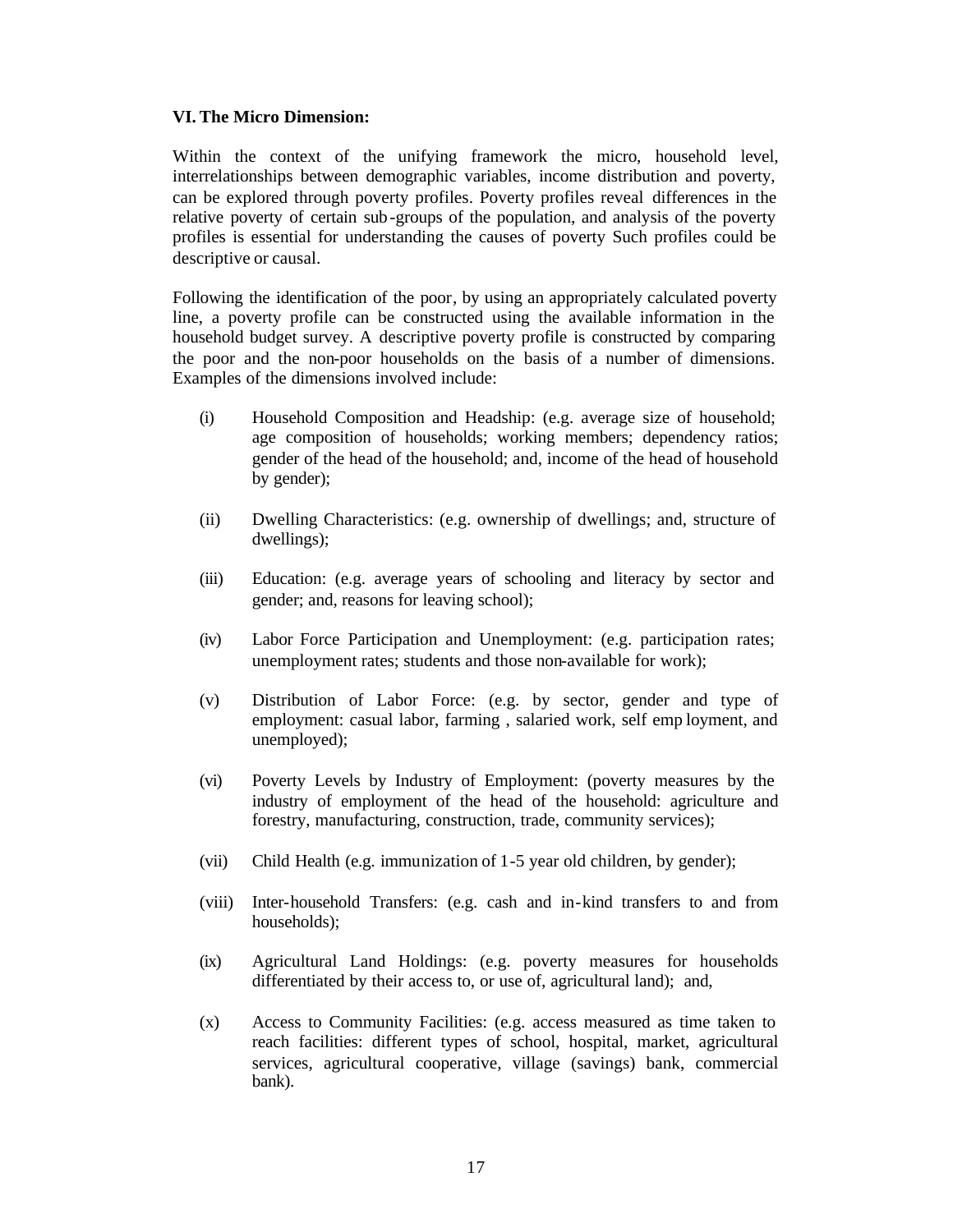A main limitation of the descriptive poverty profile is that, while it gives information on who are the poor, it cannot be used to identify the determinants of poverty, and as such cannot address policy questions.

For the purposes of policy analysis a causal relationship needs to be established between the various household characteristics and the probability of being poor. A number of alternative specifications are available for estimating such a causal relationship using regression techniques. To explo re the marginal effects of each of the various factors causing poverty a linear regression specification has recently gained general acceptance.

Under a linear specification the dependent variable is the logarithm of per capita consumption expenditure as a ratio of the poverty line (defined in section II as the standard of living ratio), so that the poverty status of households is identified by the ratio in question with values close to one indicating that the household is in the immediate neighborhood of the poverty line. Denoting the vector of household characteristics by X, the estimating equation can be written as:

(11) Log  $(?_i) = a + S_i \beta_i X_{ii}$ 

The vector of household characteristics, X, may include the following broad categories:

- (i) geographic location: (e.g. states or regions);
- (ii) demographic variables: (e.g. household size, number of infants and children, age and gender of breadwinner, marital status of the breadwinner); and,
- (iii) socio-economic variables: (e.g. educational status of head of household, literacy status of spouse, employment status of the head of household, sector of employment, receipt of remittances). The above equation can be estimated for sector of residence (i.e. rural urban) and for the national level.

An example of the results of using the poverty profile to explore the interrelationship between demographic variables and poverty is presented in table (5). The profiles are derived from quintile information provided by the World Bank (2000: 383-404) for 22 Sub-Saharan African (SSA) countries<sup>16</sup>. The information is provided for rural and urban sectors. For each quintile, in each sector, we computed the ratio of mean consumption expenditure to the poverty line (assumed to be equal to 0.67 of sectoral mean consumption expenditure). For demographic variables we used the age dependency ratio (in percentages), and the average size of the household (number of persons per household). Other explanatory variables used are the employment rate

<sup>&</sup>lt;sup>16</sup> The countries involved are Burkina Faso (with a survey for 1994/95); CAR (1993); Cote d'Ivoire (1995); Djibouti (1996); Ethiopia (1995/96); Gambia (1992); Ghana (1997); Guinea (1994/95); Guinea Bissau (1992); Kenya (1994); Madagascar (1993/94); Mali (1994); Mauritania (1995); Niger (1995); Nigeria (1992); Senegal (1994/95); Sierra Leone (1989/90); South Africa (1993); Swaziland (1994); Tanzania (1993); Uganda (1992/93); and Zimbabwe (1996).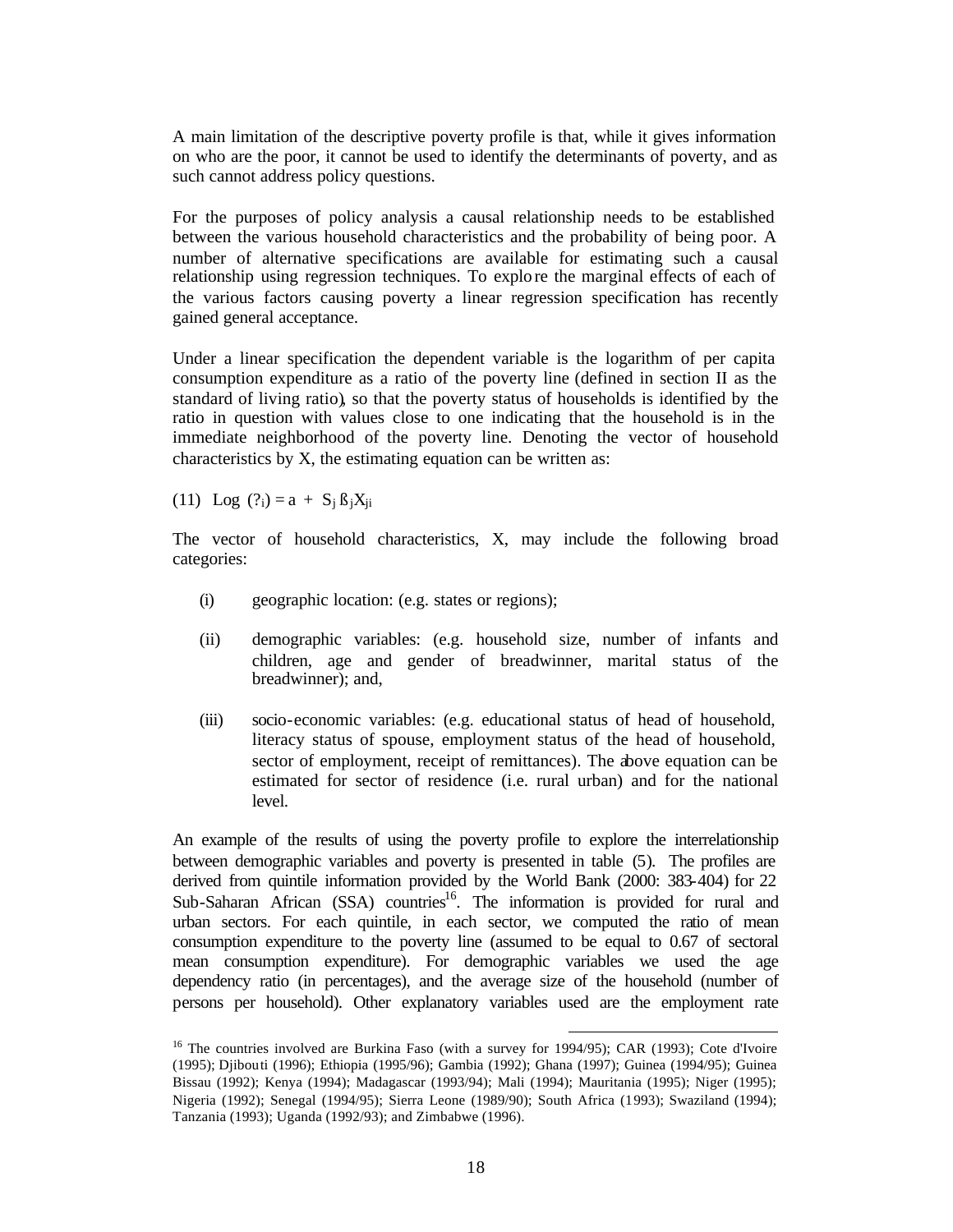(percentage of members employed), access to sanitation (percentage of households), and access to piped water (percentage of households). Table (5) reports our estimation results where figures between brackets are White-heteroskedasticity-consistent absolute t-values, and where the total number of observations for the rural sector is 110 while that the urban sector is 70.

| <b>Explanatory Variables</b>   | <b>Rural Sector</b> | <b>Urban Sector</b> |
|--------------------------------|---------------------|---------------------|
| Age Dependency Ratio           | $-0.0123(3.3)$ *    | $-0.0108(1.8)$ ***  |
| Average Household Size         | $-0.1136(3.0)$ *    | $-0.11102(2.5)$ **  |
| Proportion of Employed Persons | $0.0080(2.7)$ *     | $0.0102(1.7)$ ***   |
| <b>Access to Sanitation</b>    | 0.0026(1.1)         | 0.0028(0.8)         |
| Access to Piped Water          | 0.0020(0.42)        | 0.0033(0.7)         |
| Constant                       | $1.6630(4.3)*$      | 0.7929(1.20)        |
| Adjusted R-squared             | 0.4121              | 0.3573              |

Table (5): Demographic Variable and Poverty Profiles in Sub-Saharan Africa

The above results confirm our prior expectation with respect to the interrelationship between the various categories of explanatory variables and poverty. The results for the rural sector show that the coefficients of the population related variables are significantly different from zero at the conventional one percent level of significance. Surprisingly, the coefficients of the health related variable (access to sanitation and access to piped water) are not significantly different from zero. The estimated equation explains about 41% of the observed variation in the consumption/poverty line ratio among the quintiles in the 22 countries. For the demographic variables it is clear that a decline by about ten percentage points in the age dependency ratio is likely to increase the consumption poverty line ratio by 0.12 percent, thus resulting in a decline of any poverty measure by [0.12][the poverty elasticity with respect to consumption expenditure]. Similarly, a decline in the size of the household by one member is expected to increase the consumption poverty line ratio by 0.11 percent, thus leading to a decline in any poverty by [0.11][ the poverty elasticity with respect to consumption expenditure].

The results for the urban sector, given by the third column in the above table are almost identical to those for the rural sector save for the level of significance of the estimated coefficients. The coefficients of the age dependency ratio, and the proportion of people employed are significant at the 10 percent level while that for the average household size is significant at the 5% level. The estimated equation explains about 36% of the observed variation in the consumption/poverty line ratio among the quintiles in the 22 countries. For the demographic variables it is clear that a decline by about ten percentage points in the age dependency ratio is likely to increase the consumption poverty line ratio by 0.11 percent, thus resulting in a decline of any poverty measure by [0.11][the poverty elasticity with respect to consumption expenditure]. Similarly, a decline in the size of the household by one member is expected to increase the consumption poverty line ratio by 0.11 percent, thus leading to a decline in any poverty by [0.11][ the poverty elasticity with respect to consumption expenditure].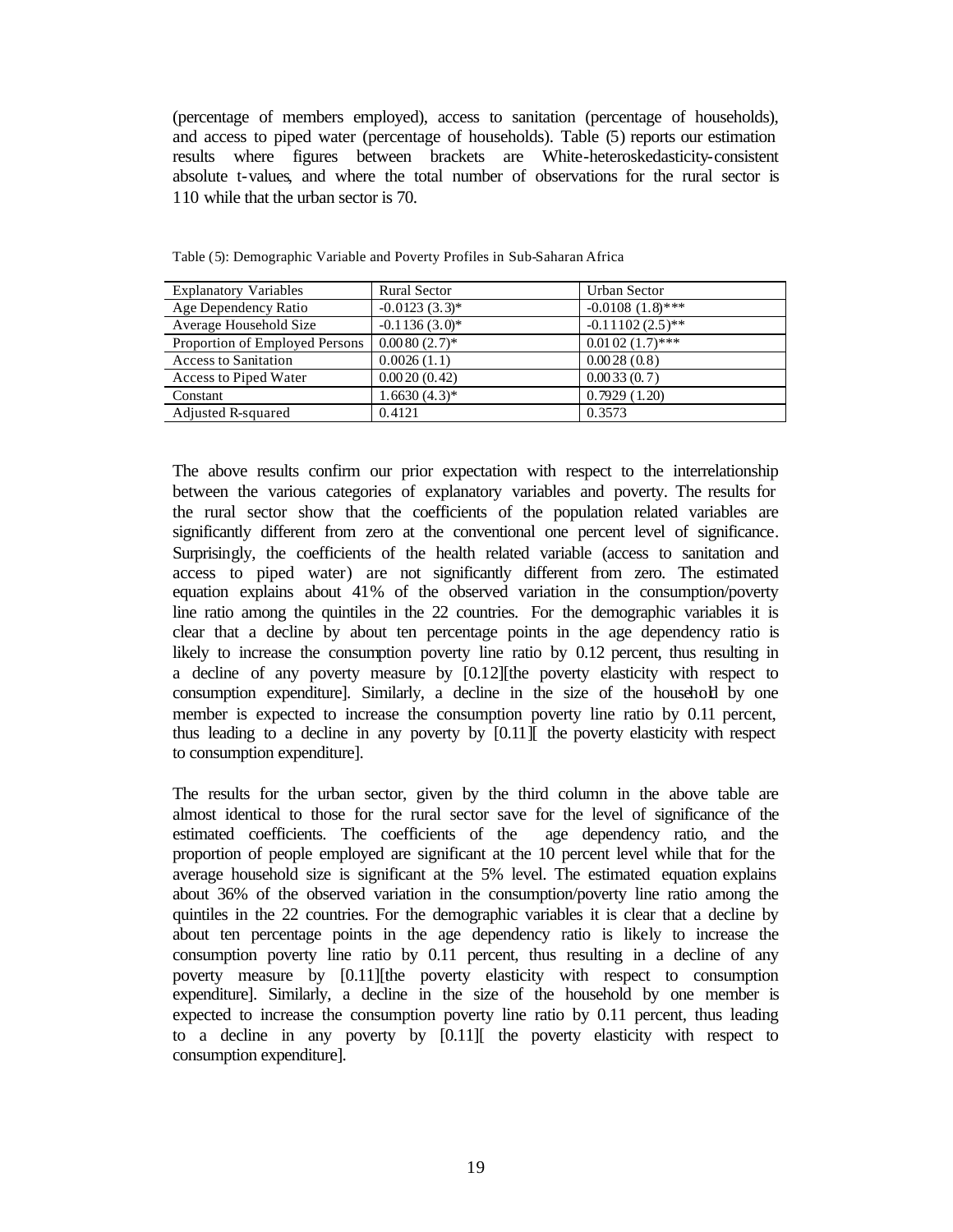# **VII. Concluding Remarks:**

In this paper we reviewed the evidence on the interrelationship between demography, growth, income distribution and poverty. We suggested that at the macro level such interrelationships could be explored in the context of the standard money metric approach to poverty analysis. In a sense this is an obvious suggestion in view of the fact that the identification of the poor requires information on the distribution of consumption expenditure so that automatically issues of income distribution are taken into account. Further, changes in poverty over time could easily account for population change especially if the time periods involved are fairly long. Changes in poverty over time involve a growth component and a distribution component. As a result it not surprising to note that most of the empirical literature forged the link between demography, growth, income distribution and poverty by looking at the ways and means by which population change can be introduced in standard empirical growth models. It is through these models, and mechanisms such as the Kuznets hypothesis, that the link with distribution is investigated. It is also suggested that the link between population structure and poverty, given the distribution, can be investigated at the micro level through the use of causal poverty profiles. Such micro links are also aggregative in nature; but it seems that they are the best we have given the data limitation.

With respect to these problematic micro links it is perhaps important to note the in his review of the micro aspects of population change and development Behrman (2003: 387) notes that "good empirical estimates of the underlying micro relations are very difficult to obtain. One basic problem is that behavioral data, rather than experimental data, generally must be used ". An example of the reviewed empirical aspects include the impact of schooling on population change and productivity (i.e. the rates of return to schooling: including their level, trend over time, gender differentials, behavior with respect to schooling level and level of income, and the comparison of private and social returns). The international compilation of results from this type of literature has been "used by many for increasing policy support, particularly for basic (primary and lower secondary) schooling and particularly for females. But the systematic empirical basis for these policy recommendations is weak" (Behrman (2003: 390).

Another example of the reviewed evidence from a micro perspective deals with the question of whether increased non-earned resources at the disposal of women will result in better quality of children in terms of education, health and nutrition. Not surprisingly the cases cited were based on detailed unit record data for households in two countries (Brazil 25000 urban households; and, Thailand 8000 households). These studies have direct relevance to the household decision model noted in section (II) of this paper. They may hold a promising avenue for investigation for SSA, provided relevant data could be accessed.

Despite the difficulties associated with the availability of relevant data for micro investigation of the linkages between demography, growth, income distribution and poverty, it seems reasonable to suggest that there is room for designing special survey instruments to capture the nature of African household decisions in the context of HIV/AIDS epidemic.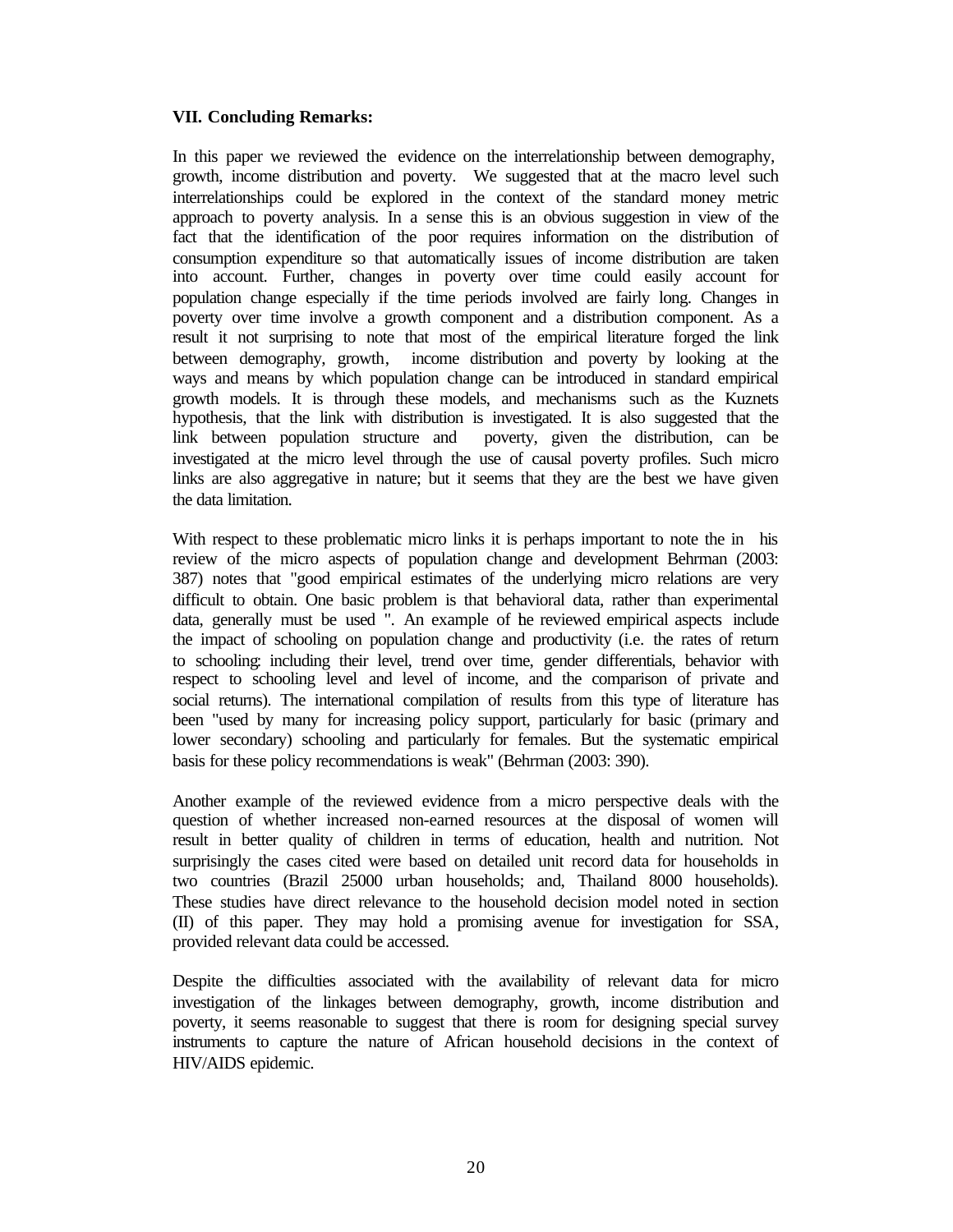#### **References:**

Ahlburg, D., (1996), "Population Growth and Poverty"; in D. Ahlburg, A.C. Kelley, K.O. Mason, (eds.), The Impact of Population Growth on Well-Being in Developing Countries; Springer, yyyyy.

Ahluwalia, M., (1976), "Inequality, Poverty and Development"; Journal of Development Economics, vol. 6, pp. 307-342.

Anand, S. , and R. Kanbur, (1993-a), "The Kuznets Process and the Inequality-Development Relationship"; Journal of Development Economics, no. 40, pp. 25-52.

Anand, S. , and R. Kanbur, (1993-B), "Inequality and Development: A Critique"; Journal of Development Economics, no. 41, pp. 19-43.

Bardhan, P., and C. Udry, (1999), Development Microeconomics; Oxford University Press, Oxford.

Barro, R., (1998), Determinants of Economic Growth: A Cross-Country Empirical Study; MIT Press, London.

Bibi, S., (2005), "Measuring Poverty in a Multidimensional Perspective: A Review of the Literature"; www.pep-net.org.

Bridsall, N., (2003), "New Findings in Economics and Demography: Implications for Policies to Reduce Poverty"; in Birdsall, Kelley and Sinding (eds.).

Birdsall, N., and S. Sinding, (2003), "How and Why Population Matters: New Findings, New Issues"; in Birdsall, Kelley and Sinding (eds.).

Birdsall, N., Kelley, A.C., and S. Sinding, (eds.), (2003), Population Matters: Demographic Change, Economic Growth and Poverty in the Developing Countries; Oxford University Press, Oxford.

Bloom, D., and D. Canning, (2003), "Cumulative Causality, Economic Growth and the Demographic Transition"; in Birdsall, Kelley and Sinding (eds.).

Bloom, D., and Williamson, (1998), "Demographic Transitions and Economic Miracles in Emerging Asia"; World Bank Economic Review, vol. 12, no. 3; pp. 419- 455.

Boserup, E., (1981), Population and Technological Change: A Study of Long-Run Trends; University of Chicago Press, Chicago.

Cleland, J., and S. Sinding, (2005), "What Would Malthus Say About AIDS in Africa?"; Lancet, vol. 366, no. 9500.

Dasgupta, P., (1993), An Inquiry into Well-Being and Destitution; Clarendon Press, Oxford.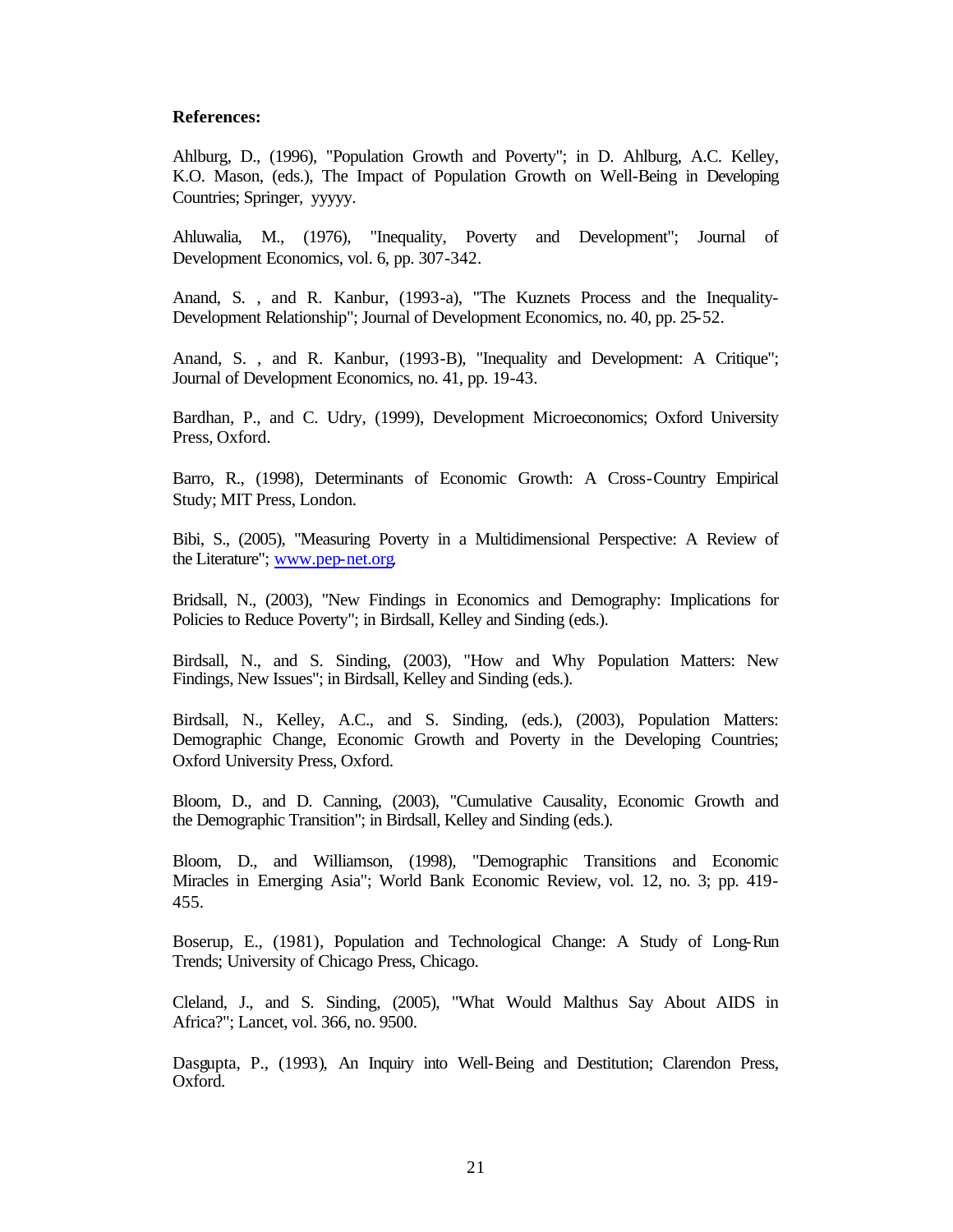Dollar, D., and A. Kraay, (2002), "Growth is Good for the Poor"; Journal of Economic Growth, vol. 7, pp. 125-225.

Eastwood, R., and M. Lipton, (2003), "Demographic Transition and Poverty: Effects via Economic Growth, Distribution and Conversion"; in Birdsall, Kelley and Sinding (eds.).

Greene, M., and Merrick, T., (2005), "Poverty Reduction: Does Reproductive Health Matter?"; HNP Discussion Paper, George Washington University.

Hoeffler, A., (2006), "Some Thoughts on the African Growth Debate"; AERC Research News, no. 9, AERC Nairobi.

Hoeffler, A., (2002), "The Augmented Solow Model and the African Growth Debate"; Oxford Bulletin of Economics and Statistics, no. 64, 135-158.

Kremer, M., (1993), "Population Growth and Technological Change: One Million B.C. to 1990"; Quarterly Journal of Economics, vol. 108, pp. 681-716.

Lee, R., (1988), "Induced Population Growth and Induced Technical Progress: Their Interaction in the Accelerating Stage"; Mathematical Population Studies, vol. 1, pp. 265-288.

Merrick, T., (2003), "Population and Poverty in Households: A Review of Reviews"; in Birdsall, Kelley and Sinding (eds.).

Ray, D., (1998), Development Economics; Princeton University Press, Princeton.

UN Population Division, (2006), World Population Prospects: The 2004 Revision: Volume III: Analytical Report; www.un.org.

Williamson, J., (2003), "Demographic Change, Economic Growth, and Inequality"; in Birdsall, Kelley and Sinding (eds.).

World Bank, (2000), African Development Indicators 2000; World Bank, Washington D.C.